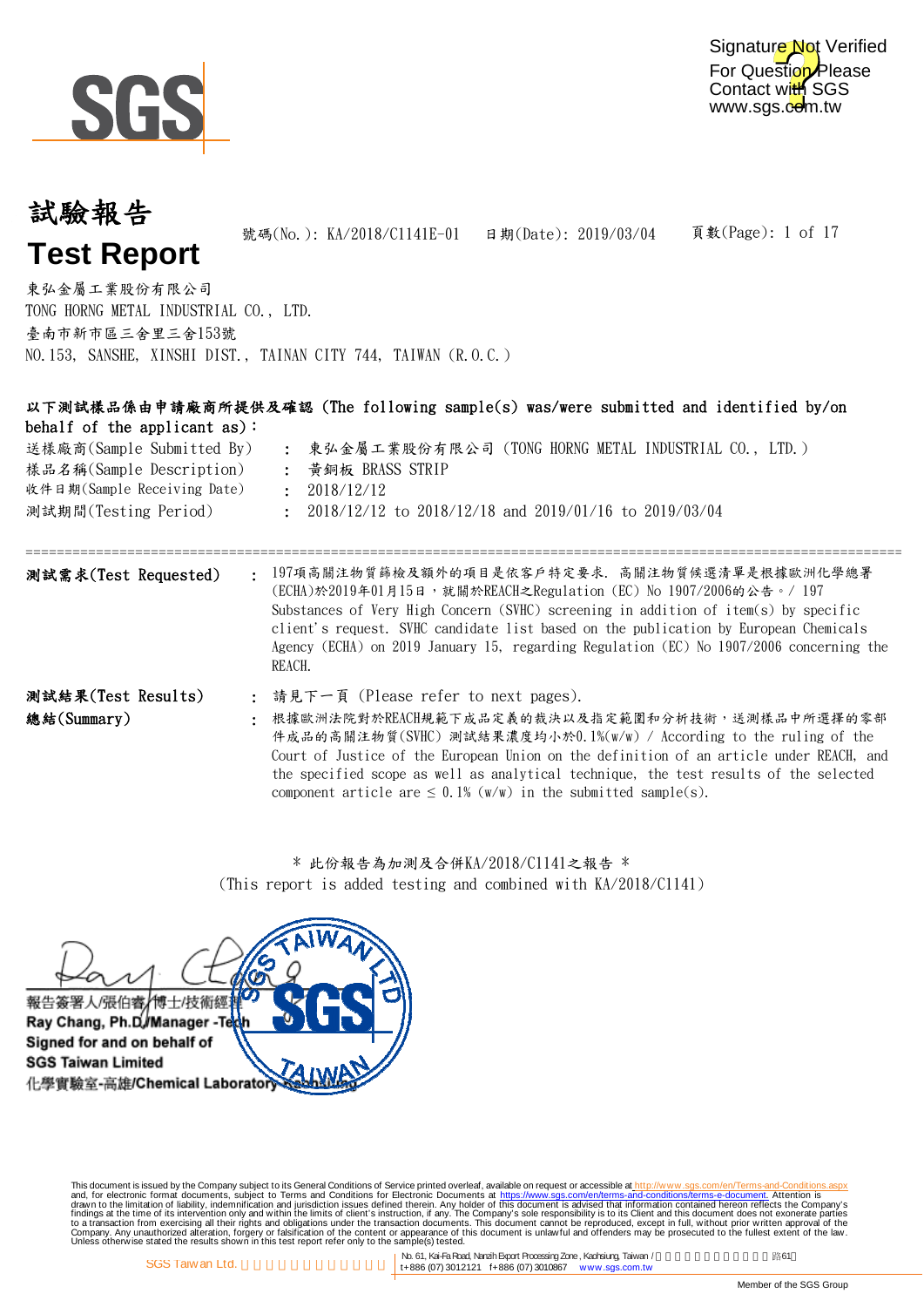

## 頁數(Page): 2 of 17 試驗報告 **Test Report** 號碼(No.): KA/2018/C1141E-01 日期(Date): 2019/03/04

東弘金屬工業股份有限公司 TONG HORNG METAL INDUSTRIAL CO., LTD. 臺南市新市區三舍里三舍153號 NO.153, SANSHE, XINSHI DIST., TAINAN CITY 744, TAIWAN (R.O.C.)

黃銅色金屬 (BRASS METAL) 測試樣品(Test Sample):

#### 測試方法(Test Method):

參照SGS內部方法RSTS-EE-SVHC-007. 由感應耦合電漿原子發射光譜儀、紫外光可見光譜儀、氣相層析/質譜儀、液相層析/質 譜儀、氣相層析儀/火焰光度偵測器、液相層析/質譜儀/二極體陣列偵測器、超高效能液相層析串聯質譜儀進行分析。(SGS In-House method-RSTS-EE-SVHC-007. Analyzed by ICP-AES, UV-VIS, GC/MS, LC/MS, GC/FPD, LC/MS/DAD, UPLC-MSMS.)

#### 測試結果 (Test Results)

| No. | 物質名稱<br>(Substance Name)                                                                                                                                                                                                                                                                          | RL<br>$(\%)$ | 濃度<br>(Concentration)<br>$(\%)$ |
|-----|---------------------------------------------------------------------------------------------------------------------------------------------------------------------------------------------------------------------------------------------------------------------------------------------------|--------------|---------------------------------|
|     | 1.4,4' - 二氨基二苯甲烷 / 4,4' - Diaminodiphenylmethane (MDA) (CAS No.: 101-77-9)                                                                                                                                                                                                                        | 0.05         | n. d.                           |
|     | 2. 二甲苯麝香 / 5-tert-buty1-2,4,6-trinitro- m-xylene (Musk Xylene) (CAS No.: 81-<br>$15-2)$                                                                                                                                                                                                           | 0.05         | n.d.                            |
|     | 3. 短鏈氯化石蠟 / Alkanes, C10-13, chloro (Short Chain Chlorinated Paraffins) (CAS<br>No.: $85535 - 84 - 8$ )                                                                                                                                                                                           | 0.05         | n. d.                           |
|     | 4.   蒽 / Anthracene (CAS No.: 120-12-7)                                                                                                                                                                                                                                                           | 0.05         | n.d.                            |
|     | 5.  鄰苯二甲酸丁苯甲酯 / BBP (Butyl Benzyl phthalate) (CAS No.: 85-68-7)                                                                                                                                                                                                                                   | 0.05         | n. d.                           |
|     | 6. 氧化雙三丁基錫 / Bis(tributyltin)oxide (TBTO)*** (CAS No.: 56-35-9)                                                                                                                                                                                                                                   |              | n.d.                            |
|     | 7.  五氧化二砷 / Diarsenic pentaoxide*** (CAS No.: 1303-28-2)                                                                                                                                                                                                                                          |              | n. d.                           |
|     | 8. 三氧化二砷 / Diarsenic trioxide*** (CAS No.: 1327-53-3)                                                                                                                                                                                                                                             | $-$          | n. d.                           |
|     | 9.  鄰苯二甲酸二丁酯 / DBP (Dibutyl phthalate) (CAS No.: 84-74-2)                                                                                                                                                                                                                                         | 0.05         | n.d.                            |
|     | 10. 六溴環十二烷及所有主要被辨別出的異構物 / Hexabromocyclododecane (HBCDD) and all<br>major diastereoisomers identified ( $\alpha$ - HBCDD, $\beta$ - HBCDD, $\gamma$ - HBCDD) (CAS No.:<br>$\left(25637 - 99 - 4 \text{ and } 3194 - 55 - 6 \left(134237 - 51 - 7, 134237 - 50 - 6, 134237 - 52 - 8\right)\right)$ | 0.05         | n. d.                           |
|     | 11. 神酸氫鉛 / Lead hydrogen arsenate*** (CAS No.: 7784-40-9) (※1)                                                                                                                                                                                                                                    | $-$          | n.d.                            |
|     | 12. 重鉻酸鈉 / Sodium dichromate*** (CAS No.: 7789-12-0; 10588-01-9(*))                                                                                                                                                                                                                               | $-$          | n.d.                            |
|     | 13. 三乙基砷酸酯 / Triethyl arsenate*** (CAS No.: 15606-95-8)                                                                                                                                                                                                                                           | $-$          | n. d.                           |
|     | 14.  鄰苯二甲酸二 (2-乙基己基)酯 / DEHP (Bis (2-ethyl(hexyl) phthalate)) (CAS No.:<br>$117 - 81 - 7$ )                                                                                                                                                                                                       | 0.05         | n.d.                            |
|     | 15. 2, 4-二硝基甲苯 / 2, 4-Dinitrotoluene (CAS No.: 121-14-2)                                                                                                                                                                                                                                          | 0.05         | n. d.                           |
|     | 16. 感油 / Anthracene oil (CAS No.: 90640-80-5) (**)                                                                                                                                                                                                                                                | 0.05         | n.d.                            |
|     | 17. 感油, 蔥糊 / Anthracene oil, anthracene paste (CAS No.: 90640-81-6) (**)                                                                                                                                                                                                                          | 0.05         | n. d.                           |
|     | 18. [蔥油, 蔥糊, 蔥餾分 / Anthracene oil, anthracene paste, anthracene fraction (CAS<br>No.: $91995-15-2$ (**)                                                                                                                                                                                           | 0.05         | n. d.                           |

This document is issued by the Company subject to Terms and Conditions of Service printed overleaf, available on request on electronic forms. asponsible to the Seneral Conditions for Electronic Documents at https://www.sgs

No. 61, Kai-Fa Road, Nanzih Export Processing Zone, Kaohsiung, Taiwan / Kanadia Road, Kai-Fa Road, Nanzih Export Processing Zone, Kaohsiung, Taiwan / SGS Taiw an Ltd. (1999) 6. Taiwan Atlantic Control of the SGS Taiwan and Ltd. (1999) 1121 f+886 (07) 3012121 f+886 (07) 3010867 www.sgs.com.tw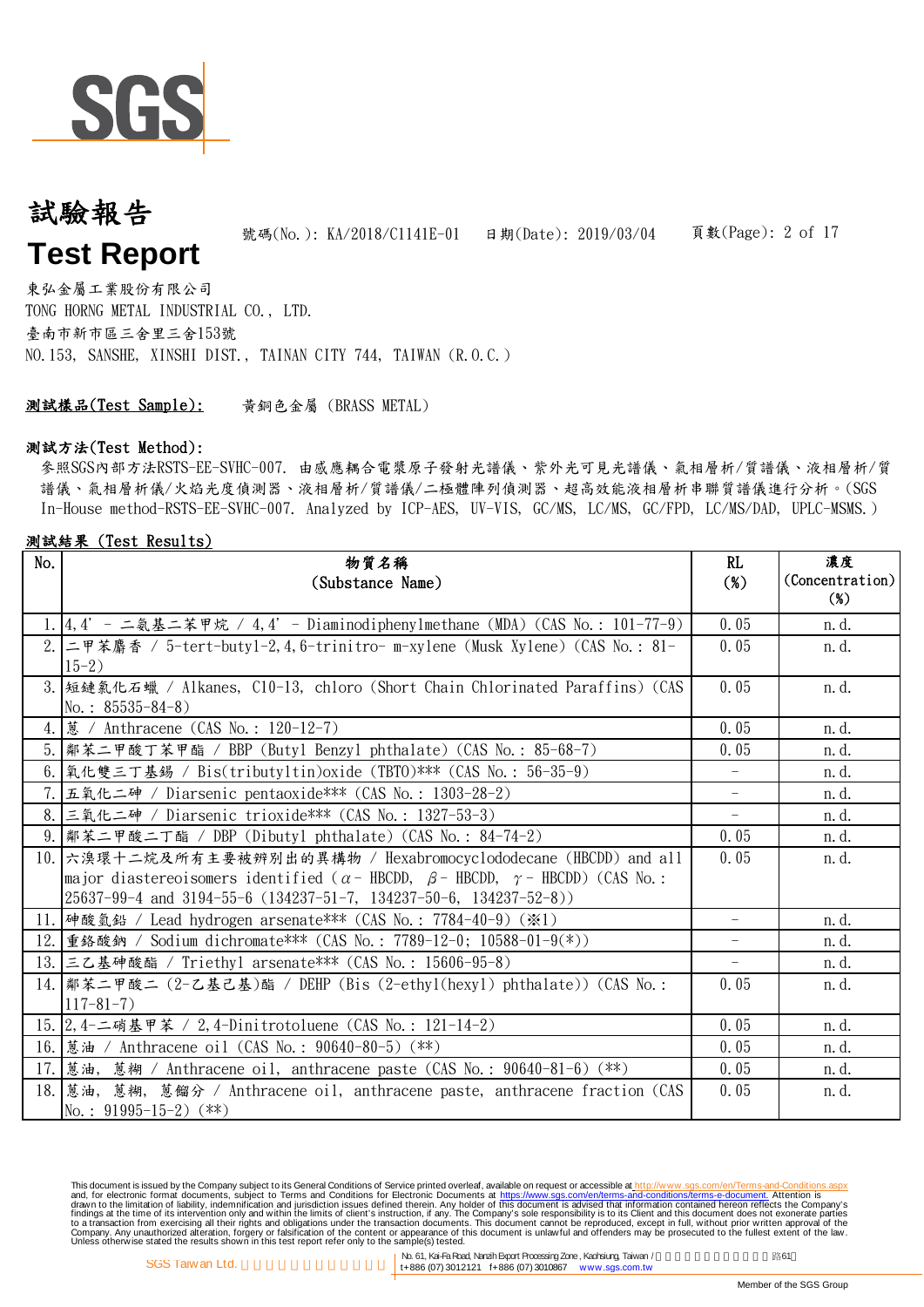

# 頁數(Page): 3 of 17 試驗報告 **Test Report** 號碼(No.): KA/2018/C1141E-01 日期(Date): 2019/03/04

東弘金屬工業股份有限公司 TONG HORNG METAL INDUSTRIAL CO., LTD. 臺南市新市區三舍里三舍153號 NO.153, SANSHE, XINSHI DIST., TAINAN CITY 744, TAIWAN (R.O.C.)

| No.  | 物質名稱<br>(Substance Name)                                                                                                                             | RL<br>$(\%)$             | 濃度<br>(Concentration)<br>$(\%)$ |
|------|------------------------------------------------------------------------------------------------------------------------------------------------------|--------------------------|---------------------------------|
|      | 19. تقط, 蔥糊, 輕油 / Anthracene oil, anthracene paste, distn. Lights (CAS No.:<br>$91995 - 17 - 4$ (**)                                                 | 0.05                     | n.d.                            |
|      | 20. 感油, 含蒽量少 / Anthracene oil, anthracene-low (CAS No.: 90640-82-7) (**)                                                                             | 0.05                     | n.d.                            |
|      | 21.  鄰苯二甲酸二異丁酯 / DIBP (Di-isobutyl phthalate) (CAS No.: 84-69-5)                                                                                     | 0.05                     | n.d.                            |
|      | 22. 络酸鉛 / Lead chromate*** (CAS No.: 7758-97-6) (※5)                                                                                                 |                          | n.d.                            |
|      | 23. 细络紅;顏色索引: 顏料紅104 / Lead chromate molybdate sulphate red*** (C. I.<br>Pigment Red 104) (CAS No.: 12656-85-8) (*5)                                 | $\overline{\phantom{m}}$ | n.d.                            |
|      | 24. 络酸鉛;顏色索引: 顏料黃34 / Lead sulfochromate yellow*** (C.I. Pigment Yellow<br>34) $(CAS No. : 1344-37-2)$ $(\divideontimes 5)$                          | $\overline{\phantom{a}}$ | n.d.                            |
|      | 25. 煤瀝青, 高溫 / Pitch, coal tar, high-temp. (CAS No.: 65996-93-2) (**)                                                                                 | 0.05                     | n.d.                            |
|      | 26. 磷酸三 (2-氯乙基)酯 / Tris(2-chloroethyl) phosphate (TCEP) (CAS No.: 115-96-8)                                                                          | 0.05                     | n.d.                            |
|      | 27. 丙烯醯胺 / Acrylamide (CAS No.: 79-06-1)                                                                                                             | 0.05                     | n. d.                           |
|      | 28. 重鉻酸銨 / Ammonium dichromate*** (CAS No.: 7789-09-5)                                                                                               | $\equiv$                 | n. d.                           |
|      | 29. 硼酸 / Boric acid*** (CAS No.: 10043-35-3; 11113-50-1)                                                                                             | $\equiv$                 | n.d.                            |
| 30.1 | 無水四硼酸二鈉 / Disodium tetraborate, anhydrous *** (CAS No.: 1303-96-4, 1330-<br>$43-4$ , $12179-04-3$                                                    |                          | n.d.                            |
|      | 31. 络酸鉀 / Potassium chromate*** (CAS No.: 7789-00-6)                                                                                                 | $\overline{\phantom{a}}$ | n. d.                           |
|      | 32. 重络酸鉀 / Potassium dichromate *** (CAS No.: 7778-50-9)                                                                                             |                          | n.d.                            |
|      | 33. 络酸鈉 / Sodium chromate *** (CAS No.: 7775-11-3)                                                                                                   |                          | n.d.                            |
|      | 34. 水合硼酸鈉 / Tetraboron disodium heptaoxide, hydrate (CAS No.: 12267-73-1) (*2)                                                                       | $\overline{\phantom{a}}$ | n.d.                            |
|      | 35. 三氯乙烯 / Trichloroethylene (CAS No.: 79-01-6)                                                                                                      | 0.05                     | n.d.                            |
|      | 36. 乙二醇乙醚 / 2-Ethoxyethanol (CAS No.: 110-80-5)                                                                                                      | 0.05                     | n.d.                            |
|      | 37. 乙二醇甲醚 / 2-Methoxyethanol (CAS No.: 109-86-4)                                                                                                     | 0.05                     | n.d.                            |
|      | 38. 從三氧化鉻與其它寡聚體生成的酸類: 鉻酸 / Acids generated from chromium trioxide<br>and their oligomers: Chromic acid*** (CAS No.: 7738-94-5)                       |                          | n.d.                            |
|      | 從三氧化鉻與其它寡聚體生成的酸類: 重鉻酸 / Acids generated from chromium<br>trioxide and their oligomers: Dichromic acid*** (CAS No.: 13530-68-2)                       | $\overline{\phantom{a}}$ | n.d.                            |
|      | 從三氧化鉻與其它寡聚體生成的酸類: 鉻酸與重鉻酸的寡聚體 / Acids generated from<br>chromium trioxide and their oligomers: Oligomers of chromic acid and dichromic<br>acid $(*1)$ | $\overline{\phantom{0}}$ | n.d.                            |
|      | 39. 三氧化鉻 / Chromium trioxide ***(CAS No.: 1333-82-0)                                                                                                 |                          | n.d.                            |

This document is issued by the Company subject to Terms and Conditions of Service printed overleaf, available on request on electronic forms. asponsible to the Seneral Conditions for Electronic Documents at https://www.sgs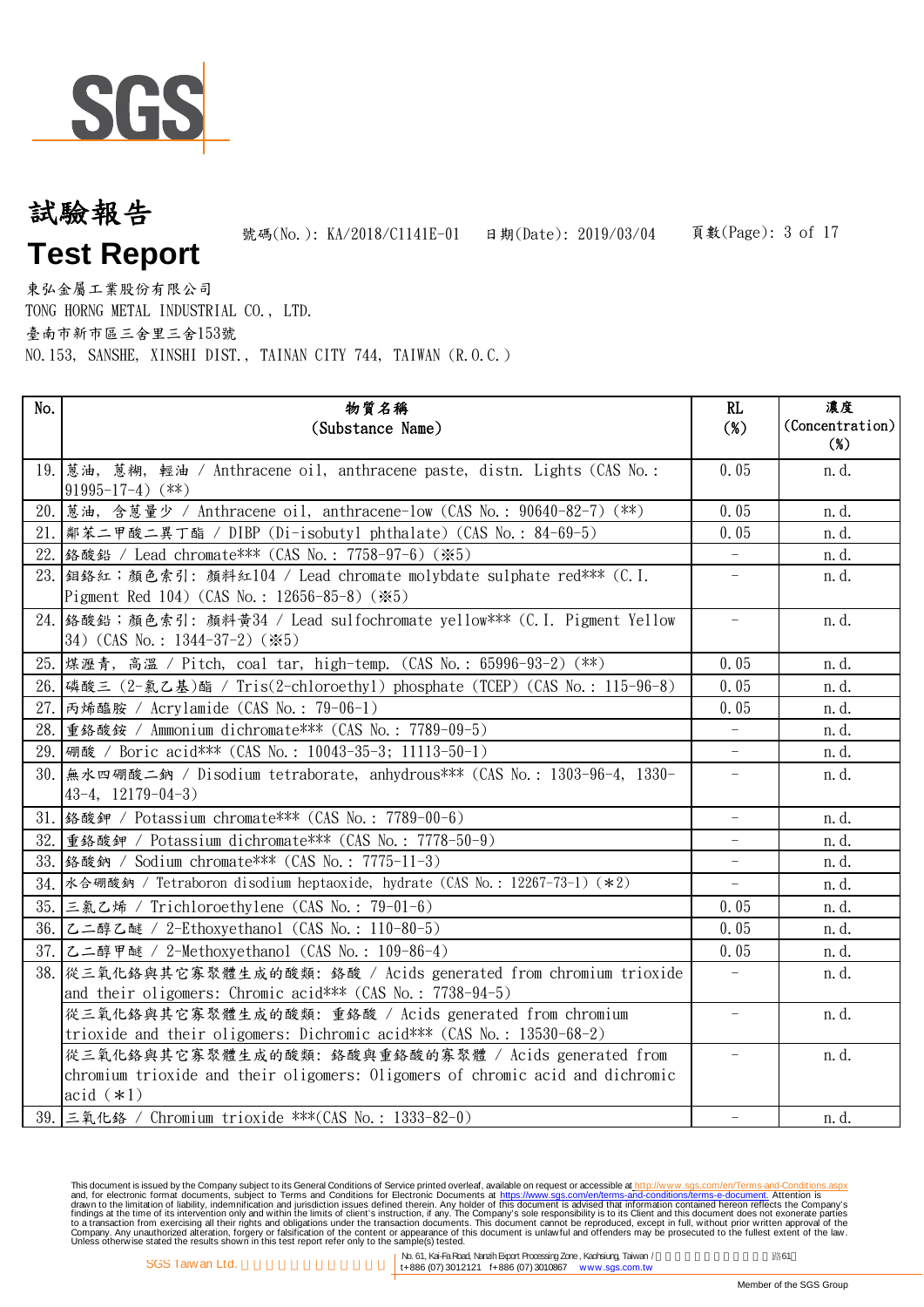

# 頁數(Page): 4 of 17 試驗報告 **Test Report** 號碼(No.): KA/2018/C1141E-01 日期(Date): 2019/03/04

東弘金屬工業股份有限公司 TONG HORNG METAL INDUSTRIAL CO., LTD. 臺南市新市區三舍里三舍153號 NO.153, SANSHE, XINSHI DIST., TAINAN CITY 744, TAIWAN (R.O.C.)

| No.  | 物質名稱<br>(Substance Name)                                                                                                                                                                                     | RL<br>$(\%)$             | 濃度<br>(Concentration)<br>$(\%)$ |
|------|--------------------------------------------------------------------------------------------------------------------------------------------------------------------------------------------------------------|--------------------------|---------------------------------|
|      | 40.  碳酸鈷(二價) / Cobalt(II) carbonate*** (CAS No.: 513-79-1)                                                                                                                                                   |                          | n. d.                           |
|      | 41. 醋酸鈷(二價) / Cobalt(II) diacetate*** (CAS No.: 71-48-7)                                                                                                                                                     | $\overline{\phantom{0}}$ | n. d.                           |
|      | 42. [硝酸鈷(二價) / Cobalt(II) dinitrate*** (CAS No.: 10141-05-6)                                                                                                                                                 | $\overline{\phantom{0}}$ | n.d.                            |
|      | 43. 硫酸鈷(二價) / Cobalt(II) sulphate*** (CAS No.: 10124-43-3)                                                                                                                                                   | $\overline{\phantom{0}}$ | n. d.                           |
|      | 44. 1, 2, 3-三氯丙烷 / 1, 2, 3-trichloropropane (CAS No.: 96-18-4)                                                                                                                                               | 0.05                     | n. d.                           |
|      | 45. 鄰苯二甲酸二 (C6-8支鏈與直鏈)烷基酯,富C7 / 1, 2-Benzenedicarboxylic acid, di-<br>C6-8-branched alkyl esters, C7-rich (DIHP) (CAS No.: 71888-89-6)                                                                       | 0.05                     | n.d.                            |
|      | 46.  鄰苯二甲酸二 (C7-11支鏈與直鏈)烷基酯 / 1, 2-Benzenedicarboxylic acid, di-C7-11-<br>branched and linear alkyl esters (DHNUP) (CAS No.: $68515-42-4$ )                                                                  | 0.05                     | n.d.                            |
|      | 47. N-甲基吡咯烷酮 / 1-methy1-2-pyrrolidone (CAS No.: 872-50-4)                                                                                                                                                    | 0.05                     | n.d.                            |
|      | 48. 乙二醇乙醚乙酸酯 / 2-ethoxyethyl acetate (CAS No.: 111-15-9)                                                                                                                                                     | 0.05                     | n. d.                           |
|      | 49.  聯氨 / Hydrazine (CAS No.: 7803-57-8; 302-01-2)                                                                                                                                                           | 0.05                     | n.d.                            |
|      | 50. 络酸鍶 / Strontium chromate*** (CAS No.: 7789-06-2)                                                                                                                                                         |                          | n.d.                            |
| 51.1 | 二氯化鈷 / Cobalt dichloride (CAS No.: 7646-79-9)                                                                                                                                                                | 0.005                    | n.d.                            |
|      | 52. 1, 2-二氯乙烷 / 1, 2-Dichloroethane (CAS No.: 107-06-2)                                                                                                                                                      | 0.05                     | n.d.                            |
|      | 53.4.4'-亞甲雙 (2-氯苯胺) / 2,2'-dichloro- 4,4'-methylenedianiline (MOCA) (CAS<br>No.: $101-14-4$ )                                                                                                                | 0.05                     | n.d.                            |
|      | 54.  鄰甲氧基苯胺 / 2-Methoxyaniline; o-Anisidine (CAS No.: 90-04-0)                                                                                                                                               | 0.05                     | n.d.                            |
|      | 55. 對特辛基苯酚 / 辛基酚 / 4-(1, 1, 3, 3-tetramethylbutyl) phenol, (4-tert-<br>$Octylphenol)$ (CAS No.: 140-66-9)                                                                                                    | 0.05                     | n.d.                            |
|      | 56. 矽酸鋁,耐火陶瓷纖維(主要成分濃度於可變範圍內)/ Aluminosilicate, Refractory<br>Ceramic Fibres <i>(oxides of aluminium and silicon are the main components present</i><br>(in the fibres) within variable concentration ranges) | 0.05                     | n.d.                            |
|      | 57. 砷酸 / Arsenic acid*** (CAS No.: 7778-39-4)                                                                                                                                                                | $\equiv$                 | n. d.                           |
|      | 58.   双 (2-甲氧基乙基) 醚 / Bis(2-methoxyethy1) ether (CAS No.: 111-96-6)                                                                                                                                          | 0.05                     | n. d.                           |
|      | 59.  鄰苯二甲酸二甲氧基乙酯 / Bis(2-methoxyethyl) phthalate (CAS No.: 117-82-8)                                                                                                                                         | 0.05                     | n. d.                           |
|      | 60. 神酸鈣 / Calcium arsenate*** (CAS No.: 7778-44-1)                                                                                                                                                           | $\equiv$                 | n. d.                           |
|      | 61. 络酸鉻 / Dichromium tris (chromate)*** (CAS No.: 24613-89-6)                                                                                                                                                |                          | n.d.                            |
| 62.  | 甲醛與苯胺的寡聚體 / Formaldehyde, oligomeric reaction products with aniline<br>$(technical MDA) (CAS No. : 25214-70-4)$                                                                                              | 0.05                     | n.d.                            |

This document is issued by the Company subject to Terms and Conditions of Service printed overleaf, available on request on electronic forms. asponsible to the Seneral Conditions for Electronic Documents at https://www.sgs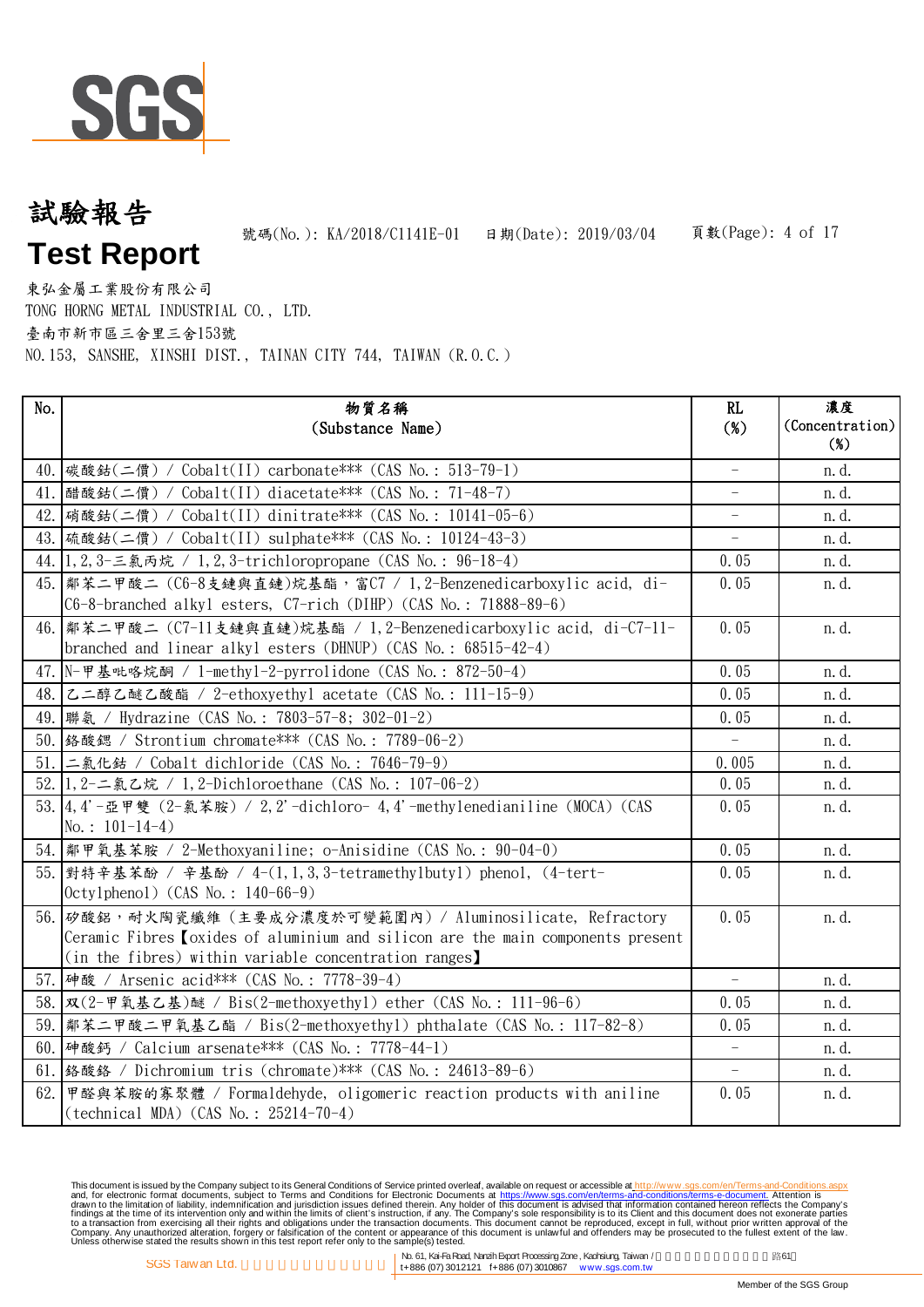

# 頁數(Page): 5 of 17 試驗報告 **Test Report** 號碼(No.): KA/2018/C1141E-01 日期(Date): 2019/03/04

東弘金屬工業股份有限公司 TONG HORNG METAL INDUSTRIAL CO., LTD. 臺南市新市區三舍里三舍153號 NO.153, SANSHE, XINSHI DIST., TAINAN CITY 744, TAIWAN (R.O.C.)

| No. | 物質名稱<br>(Substance Name)                                                                                                                                                                                                                                          | RL<br>$(\%)$             | 濃度<br>(Concentration)<br>$9$ |
|-----|-------------------------------------------------------------------------------------------------------------------------------------------------------------------------------------------------------------------------------------------------------------------|--------------------------|------------------------------|
|     | 63. 疊氮化鉛 / Lead diazide, Lead azide*** (CAS No.: 13424-46-9)                                                                                                                                                                                                      | $\equiv$                 | n. d.                        |
|     | 64. 苦味酸鉛 / Lead dipicrate*** (CAS No.: 6477-64-1)                                                                                                                                                                                                                 | $\equiv$                 | n.d.                         |
| 65. | 中性斯蒂酚酸鉛 / Lead styphnate *** (CAS No.: 15245-44-0)                                                                                                                                                                                                                |                          | n.d.                         |
|     | 66. N, N-二甲基乙醯胺 / N, N-dimethylacetamide (DMAC) (CAS No.: 127-19-5)                                                                                                                                                                                               | 0.05                     | n.d.                         |
|     | 67. 八氫氧化五鉻酸鋅 / Pentazinc chromate octahydroxide*** (CAS No.: 49663-84-5)                                                                                                                                                                                          | $\overline{\phantom{a}}$ | n.d.                         |
|     | 68. 酚酞 / Phenolphthalein (CAS No.: 77-09-8)                                                                                                                                                                                                                       | 0.05                     | n.d.                         |
|     | 69. 氢氧化鉻酸鋅鉀 / Potassium hydroxyoctaoxodizincatedi- chromate*** (CAS No.:<br>$11103 - 86 - 9$                                                                                                                                                                      |                          | n.d.                         |
|     | 70. 神酸鉛 / Trilead diarsenate*** (CAS No.: 3687-31-8) (※1)                                                                                                                                                                                                         | $\overline{\phantom{a}}$ | n. d.                        |
|     | 71. 结矽酸鋁, 耐火陶瓷纖維 (主要成分濃度於可變範圍內) / Zirconia Aluminosilicate,<br>Refractory Ceramic Fibres [oxides of aluminium, silicon and zirconium are the<br>main components present (in the fibres) within variable concentration ranges)                                     | 0.05                     | n.d.                         |
| 72. | 鹼性藍 26 [內含≥ 0.1% 的米氏酮或米氏鹼] / [4-[[4-anilino-1-naphthyl] [4-<br>$(dimethylamino)$ phenyl methylene cyclohexa-2, 5-dien-1-ylidene<br>dimethylammonium chloride (C.I. Basic Blue 26) (CAS No.: 2580-56-5) [with $\ge$<br>0.1% of Michler's ketone or Michler's base] | 0.05                     | n.d.                         |
|     | 73. 鹼性紫 3「內含≥ 0.1% 的米氏酮或米氏鹼】/ [4-[4,4'-bis(dimethylamino)<br>benzhydrylidene] cyclohexa-2, 5-dien-1-ylidene] dimethylammonium chloride (C.I.<br>Basic Violet 3) (CAS No.: $548-62-9$ ) [with $\geq 0.1\%$ of Michler's ketone or<br>Michler's base]               | 0.05                     | n.d.                         |
|     | 74. 三甘醇二甲醚 / 1, 2-bis (2-methoxyethoxy) ethane (TEGDME; triglyme) (CAS No.:<br>$112 - 49 - 2)$                                                                                                                                                                    | 0.05                     | n.d.                         |
|     | 75. 乙二醇二甲醚 / 1,2-dimethoxyethane; ethylene glycol dimethyl ether (EGDME) (CAS<br>No.: $110-71-4$ )                                                                                                                                                                | 0.05                     | n.d.                         |
|     | 76. 異氰尿酸三缩水甘油酯 / TGIC (1,3,5-tris(oxiranylmethyl)-1,3,5-triazine-2,4,6<br>$(1H, 3H, 5H)$ -trione) (CAS No.: 2451-62-9)                                                                                                                                            | 0.05                     | n.d.                         |
| 77. | 異氰尿酸β-三縮水甘油酯 / β-TGIC (1,3,5-tris [(2S and 2R)-2,3-epoxypropy1]-<br>1, 3, 5-triazine-2, 4, 6- (1H, 3H, 5H)-trione) (CAS No.: 59653-74-6) ( $\ge 3$ )                                                                                                              | 0.05                     | n.d.                         |
|     | 78. a, a-二「(二甲氨基)苯基]-4-甲氨基苯甲醇「內含≥ 0.1% 的米氏酮或米氏鹼   / 4,4'-<br>bis (dimethylamino)-4''-(methylamino) trityl alcohol (CAS No.: 561-41-1) [with<br>$\geq$ 0.1% of Michler's ketone or Michler's base]                                                                 | 0.05                     | n.d.                         |

This document is issued by the Company subject to Terms and Conditions of Service printed overleaf, available on request on electronic forms. asponsible to the Seneral Conditions for Electronic Documents at https://www.sgs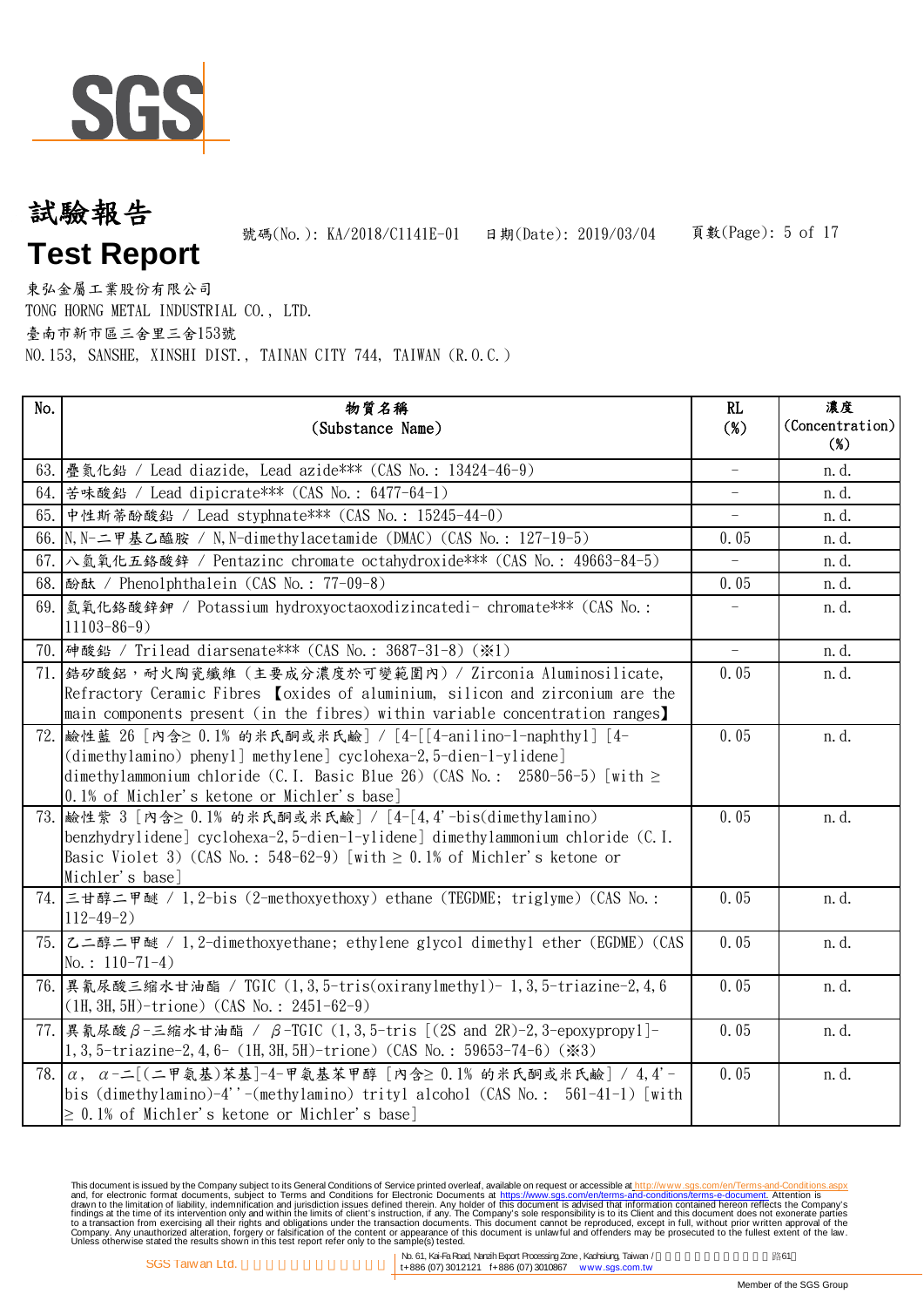

# 頁數(Page): 6 of 17 試驗報告 **Test Report** 號碼(No.): KA/2018/C1141E-01 日期(Date): 2019/03/04

東弘金屬工業股份有限公司 TONG HORNG METAL INDUSTRIAL CO., LTD. 臺南市新市區三舍里三舍153號 NO.153, SANSHE, XINSHI DIST., TAINAN CITY 744, TAIWAN (R.O.C.)

| No. | 物質名稱<br>(Substance Name)                                                                                                                                                                                                                                                                                                                                     | RL<br>$(\%)$             | 濃度<br>(Concentration)<br>$(\%)$ |
|-----|--------------------------------------------------------------------------------------------------------------------------------------------------------------------------------------------------------------------------------------------------------------------------------------------------------------------------------------------------------------|--------------------------|---------------------------------|
|     | 79. 4. 4'-二(N, N-二甲氨基)二苯甲酮 (米氏酮) / 4. 4'-bis (dimethylamino) benzophenone<br>(Michler's ketone) (CAS No.: 90-94-8)                                                                                                                                                                                                                                           | 0.05                     | n.d.                            |
|     | 80. 三氧化二硼 / Diboron trioxide*** (CAS No.: 1303-86-2)                                                                                                                                                                                                                                                                                                         |                          | n.d.                            |
|     | 81. 甲醯胺 / Formamide (CAS No.: 75-12-7)                                                                                                                                                                                                                                                                                                                       | 0.05                     | n.d.                            |
| 82. | 甲基磺酸鉛 / Lead(II) bis(methanesulfonate) *** (CAS No.: 17570-76-2)                                                                                                                                                                                                                                                                                             |                          | n.d.                            |
|     | 83. 4.4'-(对二甲氨基)二苯基甲烷 (米氏鹼) / N, N, N', N'-tetramethyl- 4,4'-<br>methylenedianiline (Michler's base) (CAS No.: 101-61-1)                                                                                                                                                                                                                                     | 0.05                     | n.d.                            |
|     | $84.$ 溶劑藍 4 「內含 20.1% 的米氏酮或米氏鹼] / α, α-Bis [4-(dimethylamino) phenyl]-4<br>(phenylamino) naphthalene-1-methanol (C.I. Solvent Blue 4) (CAS No.: 6786-83-<br>0) [with $\geq$ 0.1% of Michler's ketone or Michler's base]                                                                                                                                      | 0.05                     | n.d.                            |
|     | 85. [1, 2-苯二羧酸根合]二氧化三鉛 / [Phthalato(2-)] dioxotrilead*** (CAS No.: 69011-<br>$06-9)$                                                                                                                                                                                                                                                                         | $\overline{\phantom{a}}$ | n.d.                            |
|     | 86. 支鏈和直鏈1, 2-苯二羧二戊酯 / 1, 2-Benzenedicarboxylic acid, dipentylester,<br>branched and linear $(CAS No. : 84777-06-0)$                                                                                                                                                                                                                                         | 0.05                     | n.d.                            |
|     | 87. 乙二醇二乙醚 / 1, 2-Diethoxyethane (CAS No.: 629-14-1)                                                                                                                                                                                                                                                                                                         | 0.05                     | n.d.                            |
|     | 88. 正丙基溴 / 1-bromopropane (CAS No.: 106-94-5)                                                                                                                                                                                                                                                                                                                | 0.05                     | n. d.                           |
|     | 89. 3-乙基-2-甲基-2-(3-甲基丁基)-1, 3-惡唑烷 / 3-ethy1-2-methy1-2-(3-methy1buty1)-<br>$1, 3$ -oxazolidine (CAS No.: 143860-04-2)                                                                                                                                                                                                                                        | 0.05                     | n.d.                            |
|     | 90. 4-(1,1,3,3-四甲基丁基)苯酚, 乙氧基 [以及所有的被定義的物質,未知成分或可變成分<br>的物質,聚合物和同系物   / 4-(1, 1, 3, 3-tetramethylbutyl) phenol, ethoxylated<br>[covering well-defined substances and UVCB substances, polymers and homologues]                                                                                                                                                | 0.05                     | n.d.                            |
|     | 91. 4. 4' -二氨基-3, 3' -二甲基聯苯基甲烷 / 4, 4' -methylenedi-o-toluidine (CAS No.: 838-<br>$88-0)$                                                                                                                                                                                                                                                                    | 0.05                     | n.d.                            |
|     | 92. 4, 4'-二氨基二苯醚 / 4, 4'-oxydianiline and its salts (CAS No.: 101-80-4)                                                                                                                                                                                                                                                                                      | 0.05                     | n. d.                           |
|     | 93. 4-苯基偶氮基苯胺 / 4-Aminoazobenzene (CAS No.: 60-09-3)                                                                                                                                                                                                                                                                                                         | 0.05                     | n. d.                           |
|     | 94. 2.4-二氨基甲苯 / 4-methyl-m-phenylenediamine (2,4-toluenediamine) (CAS No.: 95-<br>$80 - 7$ )                                                                                                                                                                                                                                                                 | 0.05                     | n.d.                            |
|     | 95. 分支或線性的壬基酚,包括含有9個碳烷基鏈的所有獨立的同分異構體和所有含有線性或分支9個碳烷<br>基鏈的UVCB物質 / 4-Nonylphenol, branched and linear [substances with a linear and/or<br>branched alkyl chain with a carbon number of 9 covalently bound in position 4 to phenol,<br>covering also UVCB- and well-defined substances which include any of the individual<br>isomers or a combination thereof] | 0.05                     | n.d.                            |

This document is issued by the Company subject to Terms and Conditions of Service printed overleaf, available on request on electronic forms. asponsible to the Seneral Conditions for Electronic Documents at https://www.sgs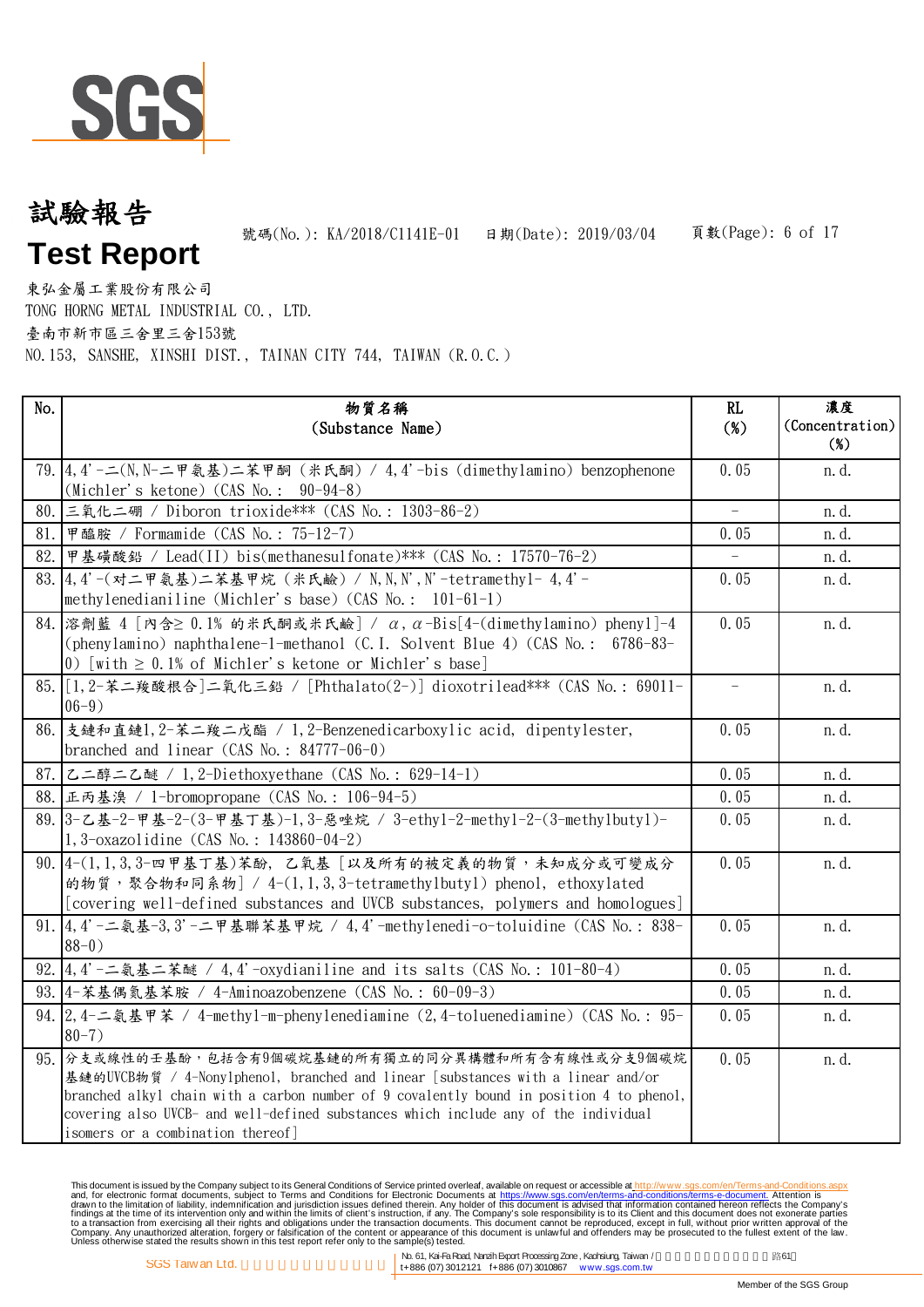

# 頁數(Page): 7 of 17 試驗報告 **Test Report** 號碼(No.): KA/2018/C1141E-01 日期(Date): 2019/03/04

東弘金屬工業股份有限公司 TONG HORNG METAL INDUSTRIAL CO., LTD. 臺南市新市區三舍里三舍153號 NO.153, SANSHE, XINSHI DIST., TAINAN CITY 744, TAIWAN (R.O.C.)

| No. | 物質名稱<br>(Substance Name)                                                                                                                                                                                                   | RL<br>$(\%)$             | 濃度<br>(Concentration)<br>$(\%)$ |
|-----|----------------------------------------------------------------------------------------------------------------------------------------------------------------------------------------------------------------------------|--------------------------|---------------------------------|
|     |                                                                                                                                                                                                                            | 0.05                     | n.d.                            |
|     | 96. 3-甲基-6-甲氧基苯胺 / 6-methoxy-m-toluidine (p-cresidine) (CAS No.: 120-71-8)<br>97.  城式醋酸鉛 / Acetic acid, lead salt, basic*** (CAS No.: 51404-69-4)                                                                          | $\overline{\phantom{a}}$ | n.d.                            |
|     | 98. 4-胺基聯苯 / Bipheny1-4-ylamine (CAS No.: 92-67-1)                                                                                                                                                                         | 0.05                     | n.d.                            |
|     | 99. 十溴聯苯醚 / Bis(pentabromophenyl) ether (DecaBDE) (CAS No.: 1163-19-5)                                                                                                                                                     | 0.05                     | n.d.                            |
|     | 100. 六氫苯二甲酸酐 / Cyclohexane-1, 2-dicarboxylic anhydride (HHPA), cis-                                                                                                                                                        | 0.05                     | n.d.                            |
|     | cyclohexane-1, 2- dicarboxylic anhydride, trans-cyclohexane-1, 2- dicarboxylic<br>anhydride (Hexahydrophthalic anhydride - HHPA) (CAS No.: $85-42-7$ , 13149-00-3,<br>$14166 - 21 - 3$                                     |                          |                                 |
|     | 101. 偶氮[二]甲醯胺 / Diazene-1, 2-dicarboxamide (C, C'-azodi(formamide)) (CAS No.:<br>$123 - 77 - 3$ )                                                                                                                          | 0.05                     | n.d.                            |
|     | 102. 二氯二丁基錫 / Dibutyltin dichloride (DBTC)*** (CAS No.: 683-18-1)                                                                                                                                                          | $\equiv$                 | n.d.                            |
|     | 103. 硫酸二乙酯 / Diethyl sulphate (CAS No.: 64-67-5)                                                                                                                                                                           | 0.05                     | n.d.                            |
|     | 104.  鄰苯二甲酸二異戊酯 / Diisopentylphthalate (CAS No.: 605-50-5)                                                                                                                                                                 | 0.05                     | n.d.                            |
|     | 105. 硫酸二甲酯 / Dimethyl sulphate (CAS No.: 77-78-1)                                                                                                                                                                          | 0.05                     | n.d.                            |
|     | 106. 2-(1-甲基丙基)-4, 6-二硝基苯酚 / Dinoseb (CAS No.: 88-85-7)                                                                                                                                                                    | 0.05                     | n. d.                           |
|     | 107. 雙(十八酸基)二氧代三鉛 / Dioxobis(stearato) trilead*** (CAS No.: 12578-12-0)                                                                                                                                                    |                          | n. d.                           |
|     | 108. C16-18-脂肪酸鉛鹽 / Fatty acids, C16-18, lead salts*** (CAS No.: 91031-62-8)                                                                                                                                               |                          | n.d.                            |
|     | 109. 呋喃 / Furan (CAS No.: 110-00-9)                                                                                                                                                                                        | 0.05                     | n.d.                            |
|     | 110. 全氟十一酸 / Henicosafluoroundecanoic acid (CAS No.: 2058-94-8)                                                                                                                                                            | 0.05                     | n.d.                            |
|     | 111. 全氟十四酸 / Heptacosafluorotetradecanoic acid (CAS No.: 376-06-7)                                                                                                                                                         | 0.05                     | n.d.                            |
|     | 112. 甲基六氢苯酐 / Hexahydromethylphathalic anhydride (CAS No.: 25550-51-0)                                                                                                                                                     | 0.05                     | n.d.                            |
|     | 4-甲基六氫苯酐 / Hexahydro-4-methylphathalic anhydride (CAS No.: 19438-60-9)<br>1-甲基六氫苯酐 / Hexahydro-1-methylphathalic anhydride (CAS No.: 48122-14-1)<br>3-甲基六氫苯酐 / Hexahydro-3-methylphathalic anhydride (CAS No.: 57110-29-9) |                          |                                 |
|     | 113. 四氟硼酸鉛 (II) / Lead bis(tetrafluoroborate)*** (CAS No.: 13814-96-5)                                                                                                                                                     | $\overline{\phantom{a}}$ | n.d.                            |
|     | 114. 氨基氰鉛鹽 / Lead cyanamidate *** (CAS No.: 20837-86-9)                                                                                                                                                                    | $\equiv$                 | n.d.                            |
|     | 115. 硝酸鉛 / Lead dinitrate *** (CAS No.: 10099-74-8)                                                                                                                                                                        |                          | n.d.                            |
|     | 116. 氧化鉛 / Lead oxide (lead monoxide) *** (CAS No.: 1317-36-8)                                                                                                                                                             |                          | n.d.                            |
|     | 117.  城式硫酸鉛 / Lead oxide sulfate*** (CAS No.: 12036-76-9)                                                                                                                                                                  | $\overline{\phantom{0}}$ | n.d.                            |
|     | 118.  鈦酸鉛 / Lead titanium trioxide*** (CAS No.: 12060-00-3)                                                                                                                                                                | $\qquad \qquad -$        | n.d.                            |
|     | 119.  鈦酸鉛鋯 / Lead Titanium Zirconium 0xide*** (CAS No.: 12626-81-2)                                                                                                                                                        | $\qquad \qquad -$        | n.d.                            |

This document is issued by the Company subject to Terms and Conditions of Service printed overleaf, available on request on electronic forms. asponsible to the Seneral Conditions for Electronic Documents at https://www.sgs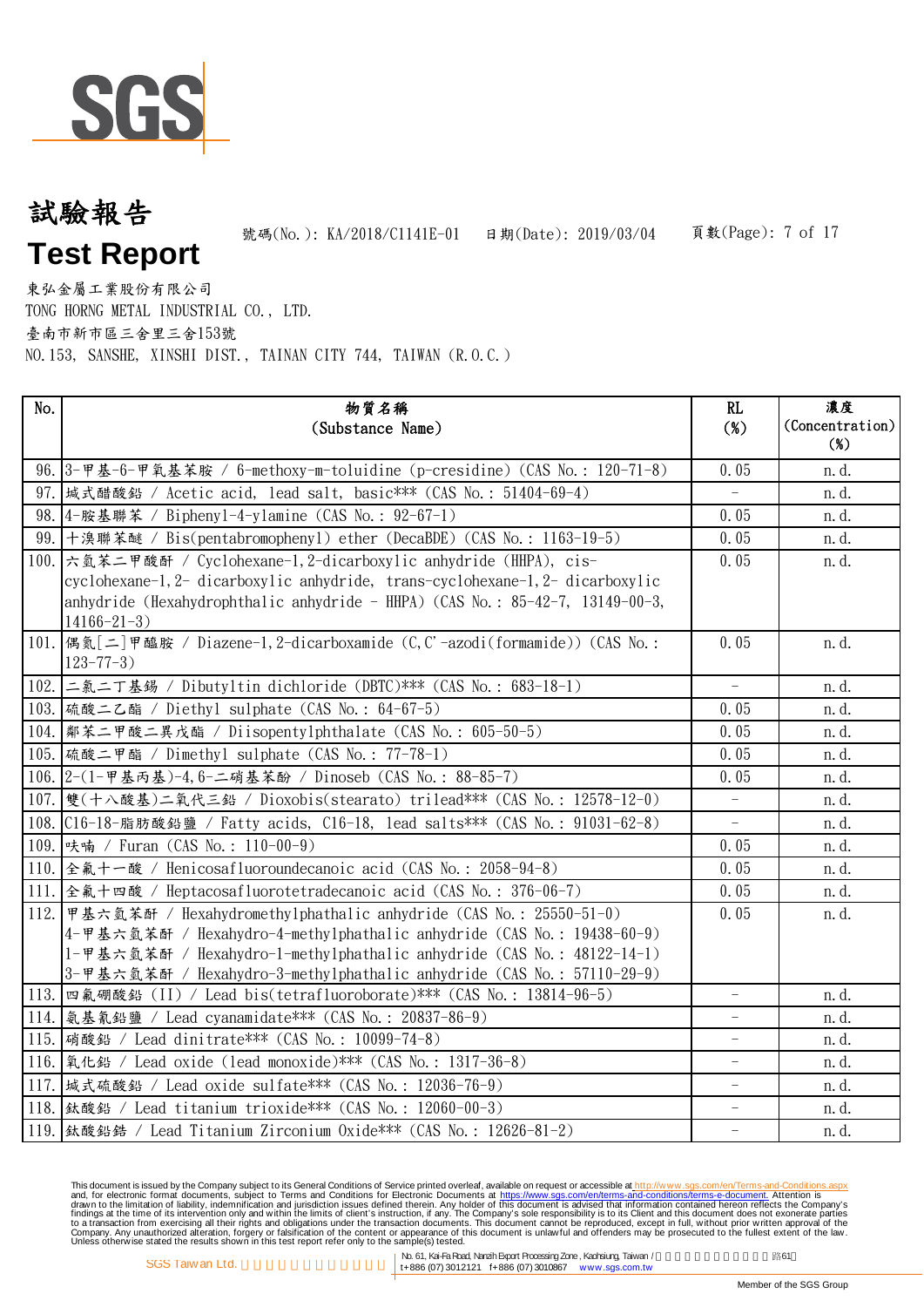

# 頁數(Page): 8 of 17 試驗報告 **Test Report** 號碼(No.): KA/2018/C1141E-01 日期(Date): 2019/03/04

東弘金屬工業股份有限公司 TONG HORNG METAL INDUSTRIAL CO., LTD. 臺南市新市區三舍里三舍153號 NO.153, SANSHE, XINSHI DIST., TAINAN CITY 744, TAIWAN (R.O.C.)

| No.  | 物質名稱<br>(Substance Name)                                                                                                                                                                                                                                                                                                                                                                                          | RL<br>$(\%)$             | 濃度<br>(Concentration)<br>$(\%)$ |
|------|-------------------------------------------------------------------------------------------------------------------------------------------------------------------------------------------------------------------------------------------------------------------------------------------------------------------------------------------------------------------------------------------------------------------|--------------------------|---------------------------------|
|      |                                                                                                                                                                                                                                                                                                                                                                                                                   |                          |                                 |
|      | 120. 甲氧基乙酸 / Methoxy acetic acid (CAS No.: 625-45-6)                                                                                                                                                                                                                                                                                                                                                              | 0.05                     | n.d.                            |
|      | 121. 環氧丙烷 / Propylene oxide; 1, 2-epoxypropane; methyloxirane (CAS No.: 75-56-9)                                                                                                                                                                                                                                                                                                                                  | 0.05                     | n.d.                            |
|      | 122. N, N-二甲基甲醯胺 / N, N-dimethylformamide; dimethyl formamide (CAS No.: 68-12-2)                                                                                                                                                                                                                                                                                                                                  | 0.05                     | n.d.                            |
|      | 123. N-甲基乙醯胺 / N-methylacetamide (CAS No.: 79-16-3)                                                                                                                                                                                                                                                                                                                                                               | 0.05                     | n.d.                            |
|      | 124.  鄰苯二甲酸正戊異戊酯 / N-pentyl-isopentylphtalate (CAS No. : 776297-69-9)                                                                                                                                                                                                                                                                                                                                             | 0.05                     | n.d.                            |
|      | 125.  鄰氨基偶氮甲苯 / o-aminoazotoluene (CAS No.: 97-56-3)                                                                                                                                                                                                                                                                                                                                                              | 0.05                     | n.d.                            |
|      | 126. 四氧化鉛 / Lead tetroxide (orange lead)*** (CAS No.: 1314-41-6)                                                                                                                                                                                                                                                                                                                                                  |                          | n.d.                            |
| 127. | 鄰甲苯胺 / o-Toluidine; 2-Aminotoluene (CAS No.: 95-53-4)                                                                                                                                                                                                                                                                                                                                                             | 0.05                     | n.d.                            |
|      | 128. 全氟十三酸 / Pentacosafluorotridecanoic acid (CAS No.: 72629-94-8)                                                                                                                                                                                                                                                                                                                                                | 0.05                     | n.d.                            |
|      | 129.  氧化鉛與硫酸鉛的複合物 / Pentalead tetraoxide sulphate*** (CAS No. : 12065-90-6)                                                                                                                                                                                                                                                                                                                                       | $\overline{\phantom{0}}$ | n. d.                           |
|      | 130. C.I. 顏料黃41 / Pyrochlore, antimony lead yellow*** (CAS No.: 8012-00-8)                                                                                                                                                                                                                                                                                                                                        | $\overline{\phantom{0}}$ | n. d.                           |
|      | 131. 含鉛的矽酸鋇 / Silicic acid, barium salt, lead-doped (※4) (CAS No.: 68784-75-8)                                                                                                                                                                                                                                                                                                                                    | 0.05                     | n. d.                           |
|      | 132. 砂酸鉛 / Silicic acid, lead salt*** (CAS No.: 11120-22-2)                                                                                                                                                                                                                                                                                                                                                       |                          | n.d.                            |
|      | 133. 亜硫酸鉛(II) / Sulfurous acid, lead salt, dibasic*** (CAS No.: 62229-08-7)                                                                                                                                                                                                                                                                                                                                       |                          | n.d.                            |
|      | 134. 四乙基鉛 / Tetraethyllead*** (CAS No.: 78-00-2)                                                                                                                                                                                                                                                                                                                                                                  |                          | n. d.                           |
|      | 135. 三鹼式硫酸鉛/ C.I. 顏料白 / Tetralead trioxide sulphate*** (CAS No.: 12202-17-4)                                                                                                                                                                                                                                                                                                                                      | $-$                      | n.d.                            |
|      | 136. 全氟十二酸 / Tricosafluorododecanoic acid (CAS No.: 307-55-1)                                                                                                                                                                                                                                                                                                                                                     | 0.05                     | n.d.                            |
|      | 137.  城式碳酸鉛 / Trilead bis(carbonate) dihydroxide (basic lead carbonate)*** (CAS<br>No.: $1319-46-6$ )                                                                                                                                                                                                                                                                                                             | $\qquad \qquad -$        | n.d.                            |
|      | 138. 磷酸氧化鉛 / Trilead dioxide phosphonate*** (CAS No.: 12141-20-7)                                                                                                                                                                                                                                                                                                                                                 | $\equiv$                 | n.d.                            |
|      | 139. 分支或線性的乙氧化壬基酚,包括含有9個碳烷基鏈的所有獨立的同分異構體和所有含有線性或分支9<br>個碳烷基鏈的UVCB物質 / 4-Nonylphenol, branched and linear, ethoxylated [substances with<br>a linear and/or branched alkyl chain with a carbon number of 9 covalently bound in<br>position 4 to phenol, ethoxylated covering UVCB- and well-defined substances, polymers<br>and homologues, which include any of the individual isomers and/or combinations thereof] | 0.05                     | n.d.                            |
|      | 140. 全氟辛酸銨 / Ammoniumpentadecafluorooctanoate (APFO) *** (CAS No.: 3825-26-1)                                                                                                                                                                                                                                                                                                                                     | $\overline{\phantom{a}}$ | n. d.                           |
|      | 141.   鎘 / Cadmium (Cd) (CAS No.: 7440-43-9)                                                                                                                                                                                                                                                                                                                                                                      | 0.005                    | n.d.                            |
|      | 142. [氧化鎘 / Cadmium oxide*** (CAS No.: 1306-19-0)                                                                                                                                                                                                                                                                                                                                                                 |                          | n.d.                            |
|      | 143.  鄰苯二甲酸二戊酯 / Dipentyl phthalate (CAS No.: 131-18-0)                                                                                                                                                                                                                                                                                                                                                           | 0.05                     | n.d.                            |
|      | 144. 全氟辛酸 / Pentadecafluorooctanoic acid (PFOA) (CAS No.: 335-67-1)                                                                                                                                                                                                                                                                                                                                               | 0.05                     | n.d.                            |
|      | 145. 硫化鎘 / Cadmium sulphide*** (CAS No.: 1306-23-6)                                                                                                                                                                                                                                                                                                                                                               | $\overline{\phantom{a}}$ | n.d.                            |

This document is issued by the Company subject to Terms and Conditions of Service printed overleaf, available on request on electronic forms. asponsible to the Seneral Conditions for Electronic Documents at https://www.sgs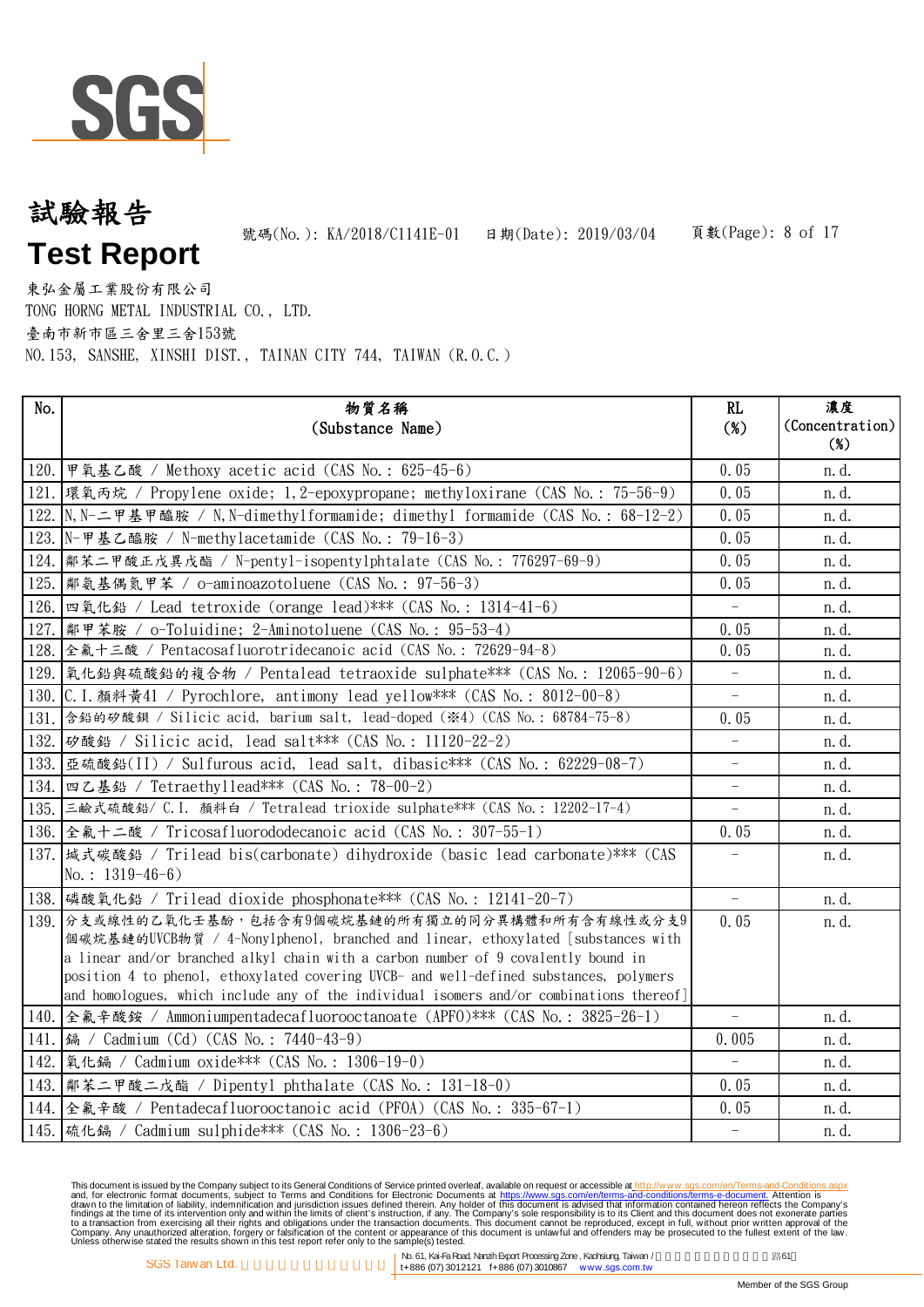

# 頁數(Page): 9 of 17 試驗報告 **Test Report** 號碼(No.): KA/2018/C1141E-01 日期(Date): 2019/03/04

東弘金屬工業股份有限公司 TONG HORNG METAL INDUSTRIAL CO., LTD. 臺南市新市區三舍里三舍153號 NO.153, SANSHE, XINSHI DIST., TAINAN CITY 744, TAIWAN (R.O.C.)

| No. | 物質名稱<br>(Substance Name)                                                                                                                                                                                                                                                                                                               | RL<br>$(\%)$             | 濃度<br>(Concentration)<br>$(\%)$ |
|-----|----------------------------------------------------------------------------------------------------------------------------------------------------------------------------------------------------------------------------------------------------------------------------------------------------------------------------------------|--------------------------|---------------------------------|
|     | 146.  鄰苯二甲酸二己酯 / Dihexyl phthalate (CAS No.: 84-75-3)                                                                                                                                                                                                                                                                                  | 0.05                     | n. d.                           |
|     | 147. 直接红28 / Disodium 3, 3'-[[1, 1'-biphenyl]-4, 4'-diylbis(azo)]bis(4-<br>aminonaphthalene-1-sulphonate) (C.I. Direct Red 28) (CAS No.: 573-58-0)                                                                                                                                                                                     | 0.05                     | n.d.                            |
|     | 148. 直接黑38 / Disodium 4-amino-3-[[4'-[(2,4-diaminophenyl)azo][1,1'-biphenyl]-4-<br>yl]azo] -5-hydroxy-6-(phenylazo)naphthalene-2,7-disulphonate (C.I. Direct Black<br>38) (CAS No.: 1937-37-7)                                                                                                                                         | 0.05                     | n.d.                            |
|     | 149. 亜乙基硫脲 / Imidazolidine-2-thione; 2-imidazoline-2-thiol (CAS No.: 96-45-7)                                                                                                                                                                                                                                                          | 0.05                     | n.d.                            |
|     | 150. 醋酸鉛 / Lead di(acetate) *** (CAS No.: 301-04-2)                                                                                                                                                                                                                                                                                    |                          | n.d.                            |
|     | 151. 磷酸三(二甲苯)酯 / Trixylyl phosphate (CAS No.: 25155-23-1)                                                                                                                                                                                                                                                                              | 0.05                     | n.d.                            |
|     | 152.   鄰苯二甲酸二己酯(支鏈和直鏈) / 1,2-Benzenedicarboxylic acid, dihexyl ester,<br>branched and linear $(CAS No. : 68515-50-4)$                                                                                                                                                                                                                  | 0.05                     | n.d.                            |
|     | 153.   氯化鎘 / Cadmium chloride *** (CAS No.: 10108-64-2)                                                                                                                                                                                                                                                                                | $\overline{\phantom{a}}$ | n. d.                           |
|     | 154. 過硼酸鈉 / Sodium perborate; perboric acid, sodium salt***                                                                                                                                                                                                                                                                            |                          | n.d.                            |
|     | 155. 過氧偏硼酸鈉 / Sodium peroxometaborate*** (CAS No.: 7632-04-4)                                                                                                                                                                                                                                                                          |                          | n.d.                            |
|     | 156. 2-(2'-羥基-3', 5'-二-叔-戊基苯基)苯並三唑 (紫外線吸收劑328) / 2-(2H-<br>benzotriazol-2-yl)-4,6-ditertpentylphenol (UV-328) (CAS No.: 25973-55-1)                                                                                                                                                                                                    | 0.05                     | n.d.                            |
|     | 157. 2-[2-經基-3', 5'-二-叔-丁基苯基]-苯並三唑 (紫外線吸收劑320) / 2-benzotriazol-2-<br>$y1-4$ , 6-di-tert-butylphenol (UV-320) (CAS No.: 3846-71-7)                                                                                                                                                                                                     | 0.05                     | n.d.                            |
|     | 158. 二正辛基-雙(2-乙基己基巰基乙酸酯)錫 / 2-ethylhexyl 10-ethyl-4,4-dioctyl-7-oxo-<br>8-oxa-3, 5-dithia-4-stannatetradecanoate (DOTE)*** (CAS No.: 15571-58-1)                                                                                                                                                                                       | $\qquad \qquad -$        | n.d.                            |
|     | 159.   氟化鎘 / Cadmium fluoride *** (CAS No.: 7790-79-6)                                                                                                                                                                                                                                                                                 |                          | n.d.                            |
|     | 160.  硫酸鎘 / Cadmium sulphate *** (CAS No.: 10124-36-4; 31119-53-6)                                                                                                                                                                                                                                                                     |                          | n.d.                            |
|     | 161. 二正辛基-雙(2-乙基己基巰基乙酸酯)錫和單辛基-三(2-乙基己基巰基乙酸酯)錫的反應物<br>/ Reaction mass of 2-ethylhexyl 10-ethyl-4, 4-dioctyl-7-oxo-8-oxa-3, 5-dithia-4-<br>stannated radecanoate and 2-ethylogyl $10$ -ethyl-4-[[2-[(2-ethylogyl) oxy]-2-<br>oxoethyl]thio]-4-octyl-7-oxo-8-oxa-3,5-dithia-4-stannatetradecanoate (reaction<br>mass of DOTE and MOTE)*** | $\overline{\phantom{a}}$ | n.d.                            |
|     | 162. 鄰苯二甲酸二(C6-10)烷基酯; 鄰苯二甲酸二己、二辛、二癸酯混合物;鄰苯二甲酸二己酯<br>$\geq 0.3\%$ / 1,2-benzenedicarboxylic acid, di-C6-10-alkyl esters; 1,2-<br>benzenedicarboxylic acid, mixed decyl and hexyl and octyl diesters with $\geq 0.3\%$<br>of dihexyl phthalate (CAS No.: 68515-51-5; 68648-93-1)                                                        | 0.05                     | n.d.                            |

This document is issued by the Company subject to Terms and Conditions of Service printed overleaf, available on request on electronic forms. asponsible to the Seneral Conditions for Electronic Documents at https://www.sgs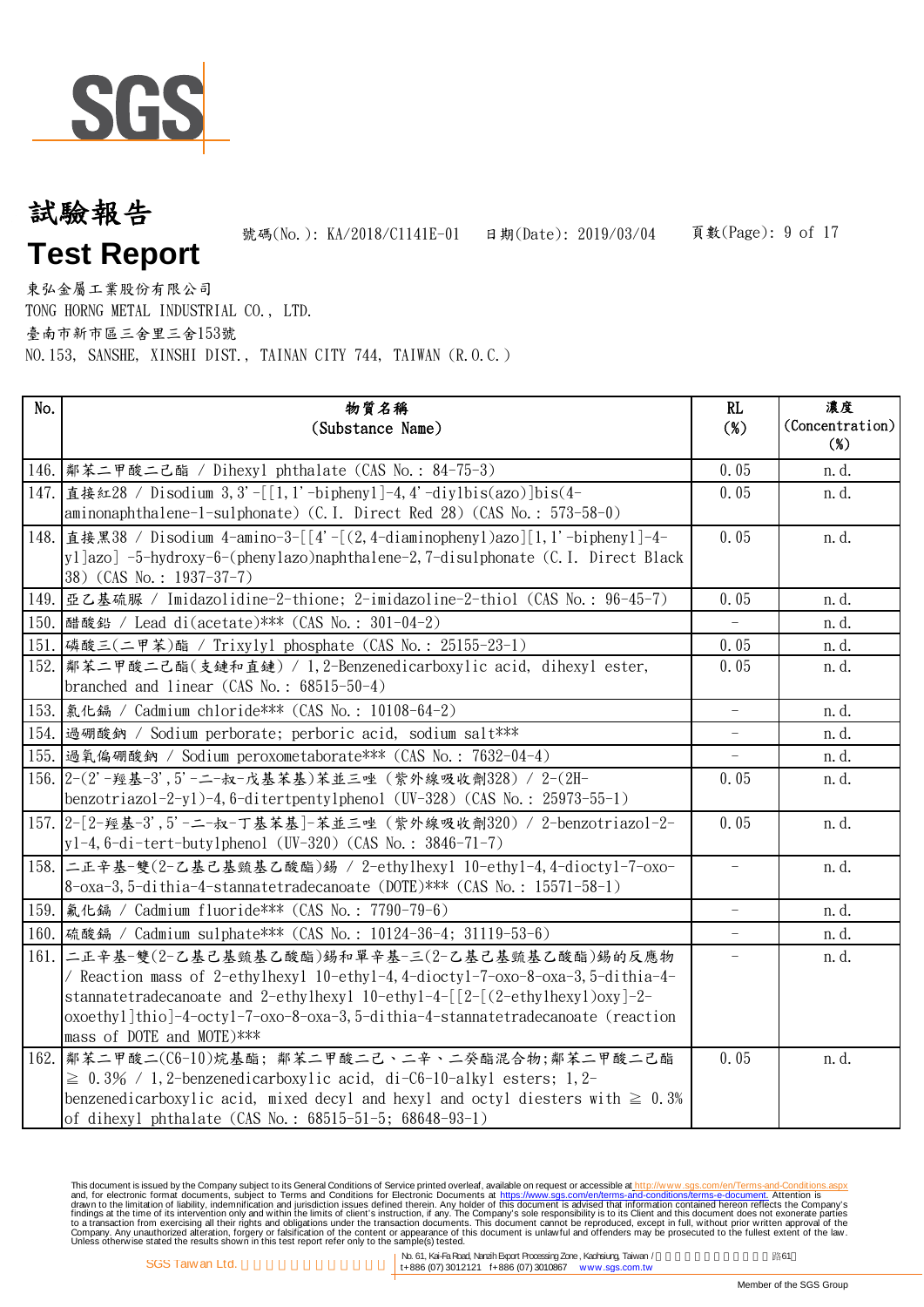

# 頁數(Page): 10 of 17 試驗報告 **Test Report** 號碼(No.): KA/2018/C1141E-01 日期(Date): 2019/03/04

東弘金屬工業股份有限公司 TONG HORNG METAL INDUSTRIAL CO., LTD. 臺南市新市區三舍里三舍153號 NO.153, SANSHE, XINSHI DIST., TAINAN CITY 744, TAIWAN (R.O.C.)

| No.  | 物質名稱<br>(Substance Name)                                                                                                                                                                                                                                                                                                                                                                                | RL<br>$(\%)$ | 濃度<br>(Concentration)<br>$(\%)$ |
|------|---------------------------------------------------------------------------------------------------------------------------------------------------------------------------------------------------------------------------------------------------------------------------------------------------------------------------------------------------------------------------------------------------------|--------------|---------------------------------|
|      | 163. 5-二級丁基-2-(2,4-二甲基環己-3-烯-1-基)-5-甲基-1,3-二氧環己烷[1],5-二級丁基-2-<br>(4,6-二甲基環己-3-烯-1-基)-5-甲基-1,3-二氧環己烷[2],「任何[1]和[2]或者其任意組<br>合的單獨異構物或其任何組合] / 5-sec-buty1-2-(2,4-dimethylcyclohex-3-en-1-yl)-5-<br>methyl-1, 3-dioxane [1], $5$ -sec-butyl-2- $(4, 6$ -dimethylcyclohex-3-en-1-yl)-5-<br>methyl-1,3-dioxane [2] [covering any of the individual isomers of $[1]$ and $[2]$<br>or any combination thereof] | 0.05         | n.d.                            |
|      | 164. 1, 3-丙烷磺内酯 / 1, 3-propanesultone (CAS No.: 1120-71-4)                                                                                                                                                                                                                                                                                                                                              | 0.05         | n. d.                           |
|      | 165. 2, 4-二-叔丁基-6-(5-氣-2H-苯并三唑-2-基)苯酚(紫外線吸收劑327) / 2, 4-di-tert-<br>$butyl-6-(5-chlorobenzotriazol-2-y1)phenol$ (UV-327) (CAS No.: 3864-99-1)                                                                                                                                                                                                                                                           | 0.05         | n.d.                            |
|      | 166. 2-(3-仲-丁基-5-叔丁基-2-羟苯基)苯并三唑(紫外線吸收劑 UV-350) / 2-(2H-<br>benzotriazol-2-yl)-4-(tert-butyl)-6-(sec-butyl)phenol (UV-350) (CAS No.: 36437-<br>$37-3)$                                                                                                                                                                                                                                                   | 0.05         | n.d.                            |
|      | 167. [硝基苯 / Nitrobenzene (CAS No.: 98-95-3)                                                                                                                                                                                                                                                                                                                                                             | 0.05         | n.d.                            |
|      | 168. 全氟壬酸 / Perfluorononan-1-oic acid (2, 2, 3, 3, 4, 4, 5, 5, 6, 6, 7, 7, 8, 8, 9, 9, 9-<br>heptadecafluorononanoic acid and its sodium and ammonium salts (CAS No.: 375-<br>$95-1$ ; 21049-39-8; 4149-60-4)                                                                                                                                                                                           | 0.05         | n. d.                           |
|      | 169.   苯并(a)芘 / Benzo[def]chrysene (Benzo[a]pyrene) (CAS No.: 50-32-8)                                                                                                                                                                                                                                                                                                                                  | 0.05         | n.d.                            |
|      | 170. 雙酚A / 4, 4' - isopropylidenediphenol (Bisphenol A) (CAS No.: 80-05-7)                                                                                                                                                                                                                                                                                                                              | 0.05         | n.d.                            |
|      | 171. 4-庚基苯酚,支鍊及直鍊 (4-HPb1),包括含有7個碳烷基鏈的所有獨立的同分異構體和所有含有線性<br>或分支7個碳烷基鏈的UVCB物質 / 4-Hepty1pheno1, branched and linear (4-HPb1) [substances<br>with a linear and/or branched alkyl chain with a carbon number of 7 covalently bound<br>predominantly in position 4 to phenol, covering also UVCB- and well-defined substances<br>which include any of the individual isomers or a combination thereof]       | 0.05         | n.d.                            |
| 172. | 十九氟癸酸及其鈉和銨鹽 / Nonadecafluorodecanoic acid (PFDA) and its sodium and<br>ammonium salts (CAS No.: 3108-42-7, 335-76-2, 3830-45-3)                                                                                                                                                                                                                                                                         | 0.05         | n.d.                            |
|      | 173. 對(1,1-二甲基丙基)苯酚 / p-(1,1- dimethy1propy1) phenol (PTAP) (CAS No.: 80-46-6)                                                                                                                                                                                                                                                                                                                          | 0.05         | n.d.                            |
|      | 174. 全氟己基磺酸及其鹽類 / Perfluorohexane-1-sulphonic acid and its salts (PFHxS) (CAS<br>No.: $355-46-4$ )                                                                                                                                                                                                                                                                                                      | 0.05         | n.d.                            |
|      | 175. 德克隆(涵蓋各個反式及順式同分易構物或者相關組合) / 1,6,7,8,9,14,15,16,17, 17,18,18-<br>Dodecachloropentacyclo [12.2.1.16, 9.02, 13.05, 10] octadeca-7, 15-diene ("Dechlorane Plus"<br>TM) [covering any of its individual anti- and syn-isomers or any combination thereof]                                                                                                                                               | 0.05         | n.d.                            |
|      | 176.   苯並[a] 蒽 / Benz[a]anthracene (CAS No.: 56-55-3)                                                                                                                                                                                                                                                                                                                                                   | 0.05         | n.d.                            |
|      | 177. 硝酸鎘 / Cadmium nitrate*** (CAS No.: 10325-94-7)                                                                                                                                                                                                                                                                                                                                                     |              | n.d.                            |

This document is issued by the Company subject to Terms and Conditions of Service printed overleaf, available on request on electronic forms. asponsible to the Seneral Conditions for Electronic Documents at https://www.sgs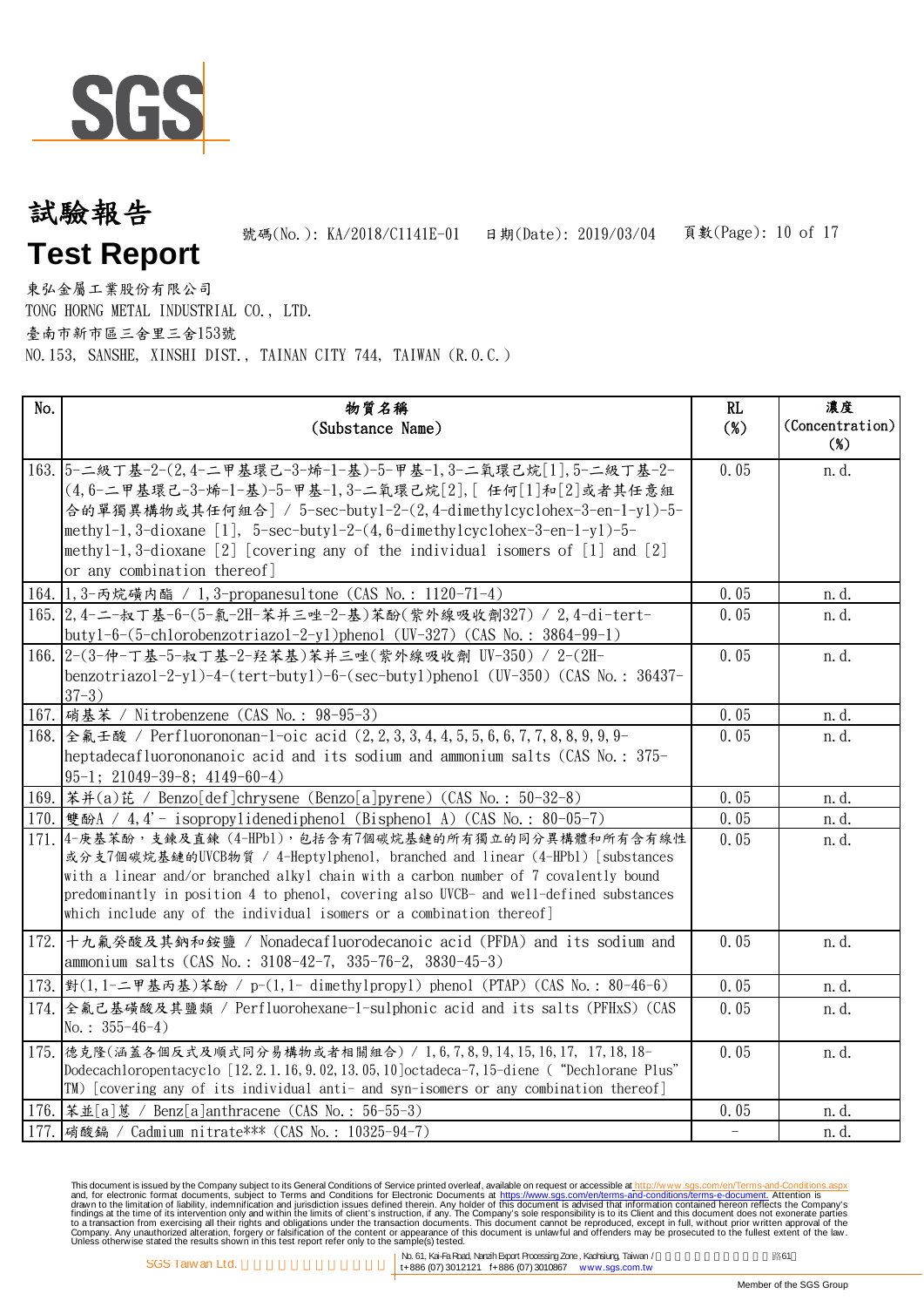

# 頁數(Page): 11 of 17 試驗報告 **Test Report** 號碼(No.): KA/2018/C1141E-01 日期(Date): 2019/03/04

東弘金屬工業股份有限公司 TONG HORNG METAL INDUSTRIAL CO., LTD. 臺南市新市區三舍里三舍153號 NO.153, SANSHE, XINSHI DIST., TAINAN CITY 744, TAIWAN (R.O.C.)

| No. | 物質名稱<br>(Substance Name)                                                                                                                                                                                                                                                                          | RL<br>$(\%)$             | 濃度<br>(Concentration)<br>$(\%)$ |
|-----|---------------------------------------------------------------------------------------------------------------------------------------------------------------------------------------------------------------------------------------------------------------------------------------------------|--------------------------|---------------------------------|
|     | 178. 碳酸鎘 / Cadmium carbonate *** (CAS No.: 513-78-0)                                                                                                                                                                                                                                              | $\overline{\phantom{0}}$ | n. d.                           |
|     | 179. [氫氧化鎘 / Cadmium hydroxide *** (CAS No.: 21041-95-2)                                                                                                                                                                                                                                          | $-$                      | n. d.                           |
|     | 180.   苯並[a] 菲 / Chrysene (CAS No.: 218-01-9)                                                                                                                                                                                                                                                     | 0.05                     | n. d.                           |
|     | 181. 1, 3, 4-噻唑烷-2, 5-二硫酮,甲醛及4-庚基苯酚支鏈及直鏈反應物, (RP-HP) [含≥0. 1% w/w 支鏈及直<br>鏈4-庚基苯酚] / Reaction products of 1,3,4-thiadiazolidine-2,5-dithione, formaldehyde<br>and 4-heptylphenol, branched and linear (RP-HP) [with $\geq 0.1\%$ w/w 4-heptylphenol, branched<br>and linear] $(\divideontimes 7)$ | $\overline{\phantom{a}}$ | n.d.                            |
|     | 182.  鄰苯二甲酸二環己酯 / Dicyclohexyl phthalate (DCHP) (CAS No.: 84-61-7)                                                                                                                                                                                                                                | 0.05                     | n.d.                            |
|     | 183. 1.2, 4-苯三甲酸酐 / Benzene-1, 2, 4- tricarboxylic acid 1, 2- anhydride (trimellitic<br>anhydride) (CAS No.: 552-30-7)                                                                                                                                                                            | 0.05                     | n. d.                           |
|     | 184.   苯並(G, H, I) 芘 / Benzo[ghi]perylene (CAS No.: 191-24-2)                                                                                                                                                                                                                                     | 0.05                     | n.d.                            |
|     | 185. 八甲基環四矽氧烷 / Octamethylcyclotetrasiloxane (D4) (CAS No.: 556-67-2)                                                                                                                                                                                                                             | 0.05                     | n. d.                           |
|     | 186. 十甲基環五矽氧烷 / Decamethylcyclopentasiloxane (D5) (CAS No.: 541-02-6)                                                                                                                                                                                                                             | 0.05                     | n. d.                           |
|     | 187. 十二甲基環六矽氧烷 / Dodecamethylcyclohexasiloxane (D6) (CAS No.: 540-97-6)                                                                                                                                                                                                                           | 0.05                     | n. d.                           |
|     | 188.  氧化硼鈉 / Disodium octaborate *** (CAS No.: 12008-41-2)                                                                                                                                                                                                                                        |                          | n.d.                            |
|     | 189. 乙二胺 / Ethylenediamine (CAS No.: 107-15-3)                                                                                                                                                                                                                                                    | 0.05                     | n.d.                            |
|     |                                                                                                                                                                                                                                                                                                   | 0.005                    | n. d.                           |
|     | 191.   氫化三聯苯 / Terphenyl hydrogenated (CAS No.: 61788-32-7)                                                                                                                                                                                                                                       | 0.05                     | n.d.                            |
|     | 192. 2. 2-雙(4-羥基苯基)-4-甲基戊烷 / 2, 2-bis(4'-hydroxypheny1)-4-methy1pentane (CAS No.:<br>$6807 - 17 - 6$ )                                                                                                                                                                                            | 0.05                     | n. d.                           |
|     | 193.  苯騈(k)螢蒽 / Benzo[k]fluoranthene (CAS No.: 207-08-9)                                                                                                                                                                                                                                          | 0.05                     | n. d.                           |
|     | 194.  苯駢苊 / Fluoranthene (CAS No.: 206-44-0)                                                                                                                                                                                                                                                      | 0.05                     | n. d.                           |
|     | 195. 第 / Phenanthrene (CAS No.: 85-01-8)                                                                                                                                                                                                                                                          | 0.05                     | n. d.                           |
|     | 196.   芘 / Pyrene (CAS No.: 129-00-0)                                                                                                                                                                                                                                                             | 0.05                     | n. d.                           |
|     | 197.  1,7,7-三甲基-3-(苯亞甲基)雙環[2,2,1]庚-2-酮 / 1,7,7-trimethy1-3-(phenylmethylene)<br>$bicyclo[2.2.1]heptan-2-one (3-benzylidene camphor) (CAS No.: 15087-24-8)$                                                                                                                                        | 0.05                     | n. d.                           |

This document is issued by the Company subject to Terms and Conditions of Service printed overleaf, available on request on electronic forms. asponsible to the Seneral Conditions for Electronic Documents at https://www.sgs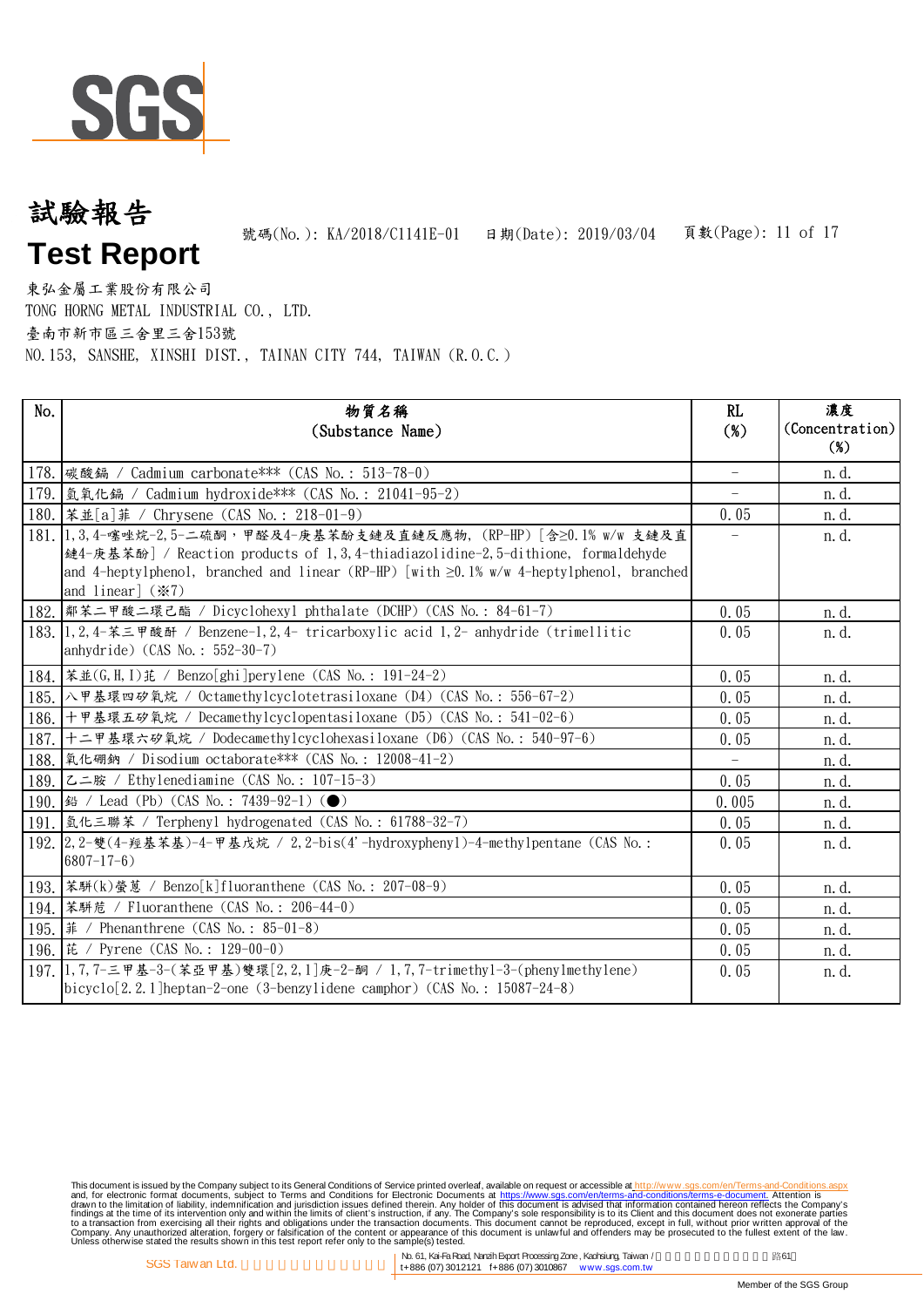

## 頁數(Page): 12 of 17 試驗報告 **Test Report** 號碼(No.): KA/2018/C1141E-01 日期(Date): 2019/03/04

東弘金屬工業股份有限公司 TONG HORNG METAL INDUSTRIAL CO., LTD. 臺南市新市區三舍里三舍153號 NO.153, SANSHE, XINSHI DIST., TAINAN CITY 744, TAIWAN (R.O.C.)

除歐洲化學總署(ECHA)於2019年01月15日所公告的SVHC範圍外,客戶要求以下額外的篩檢 (Additional screening by client's request outside the scope of SVHC as published by ECHA on 2019 January 15):

| No. | 物質名稱<br>(Substance Name)                                                                                                         | RL<br>$(\%)$ | 濃度<br>(Concentration)<br>(%) |
|-----|----------------------------------------------------------------------------------------------------------------------------------|--------------|------------------------------|
|     | ! 十一氟己酸及其銨鹽 / Undecafluorohexanoic acid and its ammonium salt (CAS No.: 307-  <br>$\left  \frac{24-4}{21615-47-4} \right\rangle$ | 0.05         | n. d.                        |

#### Remark:

- 1. 高關注物質(SVHC)候選清單 / Candidate List of SVHC (2019/01/15)
- http://echa.europa.eu/web/guest/candidate-list-table
- 2. 根據Regulation (EC) No 1907/2006 中第7條款第2項之規定,如果物質合乎第57條款之標準以及可依據第59(1)條之規定鑑別,且同 時符合下列兩項狀況,任何成品之製造人和進口人應向歐洲化學總署(ECHA)通報:
	- (a) 成品中所含物質每年超過1公噸。
	- (b) 依重量百分比計算,物質濃度超過0.1﹪。

In accordance with Regulation (EC) No 1907/2006, any producer or importer of articles shall notify ECHA, in accordance with paragraph 2 of Article 7, if a substance meets the criteria in Article 57 and is identified in accordance with Article 59(1) of the Regulation,

if (a) the substance is present in those articles in quantities totaling over one tonne per producer or importer per year; and (b) the substance is present in those articles above a concentration of 0.1% weight by weight (w/w).

3. Regulation (EC) No 1907/2006中第 33 條要求成品供應商,其成品所含物質符合第57條款的標準並依照第59(1)條款確定其濃度大於 Article 33 of Regulation (EC) No 1907/2006 requires supplier of an article containing a substance meeting the criteria in Article 57 and identified in accordance with Article 59(1) in a concentration above 0.1% weight by weight (w/w) shall provide the recipient of the article with sufficient information, available to the supplier, to allow safe use of the article including, as a minimum, the name of that substance. 0.1wt%,應提供成品接受者充份可取得資訊,以確保成品的安全使用(至少包括物質的名稱)。

- 4. 如果樣品中高關注物質的濃度超過0.1% (w/w)和/或歐盟(EC)No.1272/2008 CLP法規及其修訂中設定的特殊濃度限值,建議客戶根據歐 盟REACH法規No.1907/2006對有關高關注物質準備安全資料表(SDS)以符合供應鏈通信的義務,如:
	- (I) 根據(EC)No.1272/2008 CLP法規被列為有害物質。

(II) 根據(EC)No.1272/2008 CLP法規被列為有害混合物,而當中物質的濃度大於或等於(EC)No.1272/2008 CLP法規列出的濃度限值; 或

- (III) 根據(EC)No.1272/2008 CLP法規並未列為有害混合物,但包含:
- (a) 對人類健康或環境有害的物質,而在固體或液體混合物(即非氣體混合物)中其濃度≥1%(w/w)或在氣體混合物中占體積≥0.2%,或
- (b) PBT或vPvB物質,在固體或液體混合物(即非氣體混合物)中個別濃度≥0.1%(w/w),或
- (c) 授權審議的高關注物質候選清單上的物質(除上述以外的原因)在個別非氣體混合物中的濃度≥0.1%(w/w),或
- (d) 設有歐洲範圍內工作場所接觸限值的物質。

No. 61, Kai-FaRoad, NanzihExport ProcessingZone, Kaohsiung, Taiwan / 路61 SGS Taiwan Ltd. <br>(1+886 (07) 3012121 f+886 (07) 3010867 www.sgs.com.tw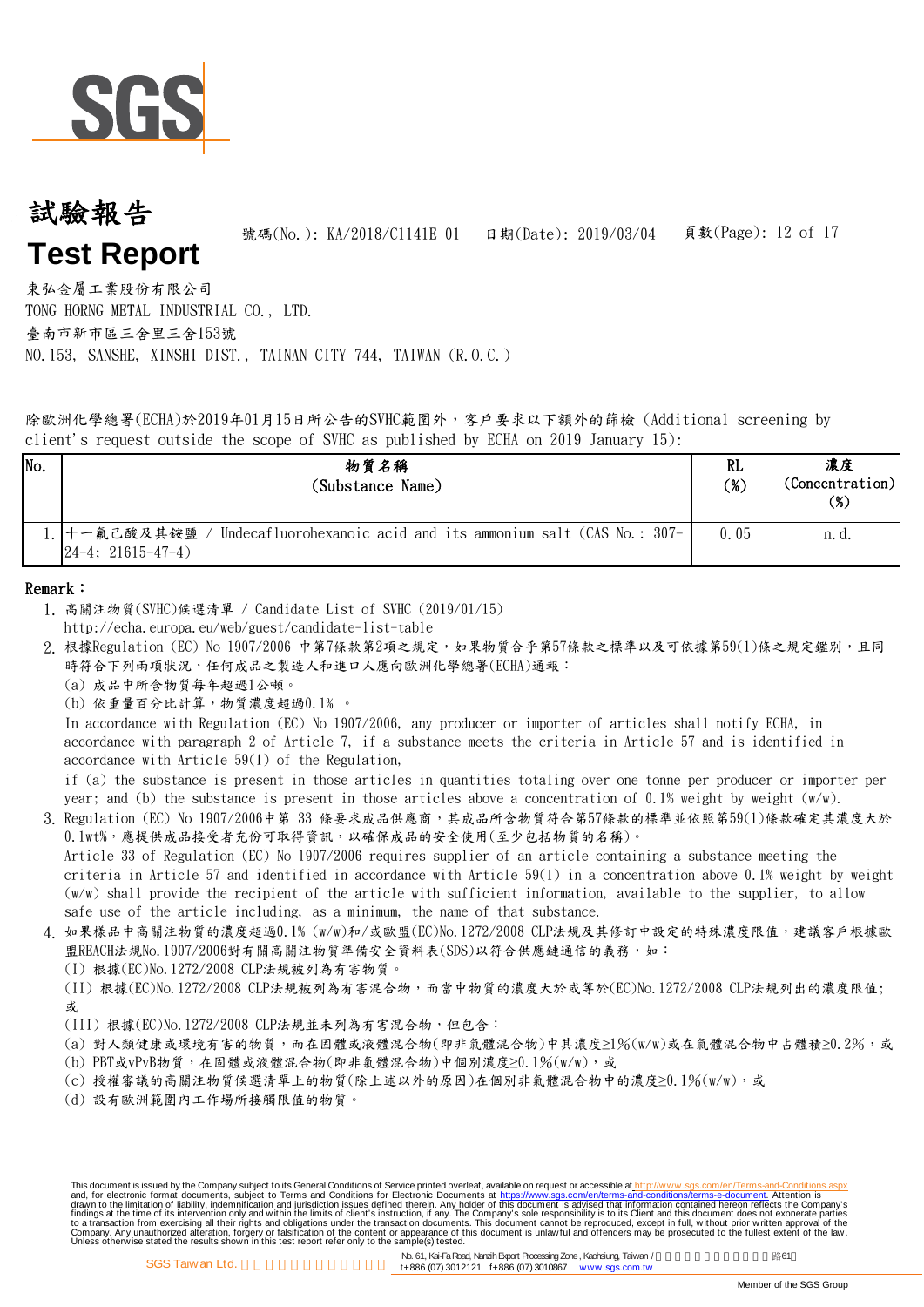

#### 頁數(Page): 13 of 17 試驗報告 **Test Report** 號碼(No.): KA/2018/C1141E-01 日期(Date): 2019/03/04

東弘金屬工業股份有限公司 TONG HORNG METAL INDUSTRIAL CO., LTD. 臺南市新市區三舍里三舍153號 NO.153, SANSHE, XINSHI DIST., TAINAN CITY 744, TAIWAN (R.O.C.)

(I) a substance that is classified as hazardous under the CLP Regulation (EC) No 1272/2008. (II) mixture that is classified as hazardous under the CLP Regulation (EC) No 1272/2008, when it contains a substance If a SVHC is found over 0.1% (w/w) and/or the specific concentration limit which is set in Regulation (EC) No 1272/2008 and its amendments, client is suggested to prepare a Safety Data Sheet (SDS) against the SVHC to comply with the supply chain communication obligation under Regulation (EC) No 1907/2006, in which:

with concentration equal to, or greater than the classification limit as set in Regulation (EC) No. 1272/2008; or (III) a mixture is not classified as hazardous under the CLP Regulation (EC) No 1272/2008, but contains either: (a) a substance posing human health or environmental hazards in an individual concentration of  $\geq 1$  % by weight for mixtures that are solid or liquids (i.e., non-gaseous mixtures) or  $\geq 0.2$  % by volume for gaseous mixtures; or (b) a substance that is PBT, or vPvB in an individual concentration of  $\geq 0.1$  % by weight for mixtures that are solid or liquids (i.e., non-gaseous mixtures); or

(c) a substance on the SVHC candidate list (for reasons other than those listed above), in an individual concentration of  $\geq 0.1$  % by weight for non-gaseous mixtures; or

(d) a substance for which there are Europe-wide workplace exposure limits

5. 倘若SVHC超過限值,建議客戶確認含有該SVHC的零件,並要求實驗室進一步的定量分析而取得SVHC的確切濃度。

If a SVHC is found over the reporting limit, client is suggested to identify the component which contains the SVHC and the exact concentration of the SVHC by requesting further quantitative analysis from the laboratory.

#### 備註(Note):

- 1. mg/kg = ppm;0.1wt% = 1000ppm
- 2. RL = Reporting Limit / 報告極限值
- 3. n.d.= not detected = below Reporting Limit / 未檢出
- 4. "-" = Not Regulated / 無規格值
- 5. (\*): 重鉻酸鈉二水合物(CAS No.: 7789-12-0)含量 = 重鉻酸鈉含量 × 1.1374 (conc. of Sodium dichromate dihydrate = conc. of sodium dichromate  $\times$  1.1374)
- 6. (\*\*): 上述混合物的濃度是經由所獲得的成分比例介於被選擇標靶物及混合物所推估出來. / The concentrations of abovementioned mixtures are evaluated per the gained composition rate between the selected marks and the mixtures.
- 
- 7. F 參數換算表/F Parameter Conversion Table:http://twap.sgs.com/sgsrsts/chn/download-REACH\_tw.asp
- 8.分類/Classification:Please refer to http://twap.sgs.com/sgsrsts/chn/download-REACH\_tw.asp
- 9. (\*1): 络酸與重鉻酸的寡聚體: 因為其寡聚體是由未知數的鉻酸或與重鉻酸所組成,而導致沒有固定分子量,因此以單體鉻酸或重鉻 酸較為重要並應被考慮。/ Oligomers of chromic acid and dichromic acid : since the oligomers are made of the unknown amount of chromic acid or dichromic acid that results in no fixed molecular weight, therefore the monomer of chromic acid or dichromic acid is relevant and considered.
- 10. (\*2): 水合硼酸鈉: 依照歐洲化學總署解釋以無水四硼酸二鈉數據作為代表(歐洲化學總署回信編號 Ref no.: INC 000000032519) / Tetraboron disodium heptaoxide, hydrate: Only anhydrous form of disodium tetraborate is relevant and considered according to ECHA explanation (Ref no.: INC 000000032519).

This document is issued by the Company subject to Terms and Conditions of Service printed overleaf, available on request on electronic forms. asponsible to the Seneral Conditions for Electronic Documents at https://www.sgs

No. 61, Kai-FaRoad, NanzihExport ProcessingZone, Kaohsiung, Taiwan / 路61 SGS Taiwan Ltd. <br>(1+886 (07) 3012121 f+886 (07) 3010867 www.sgs.com.tw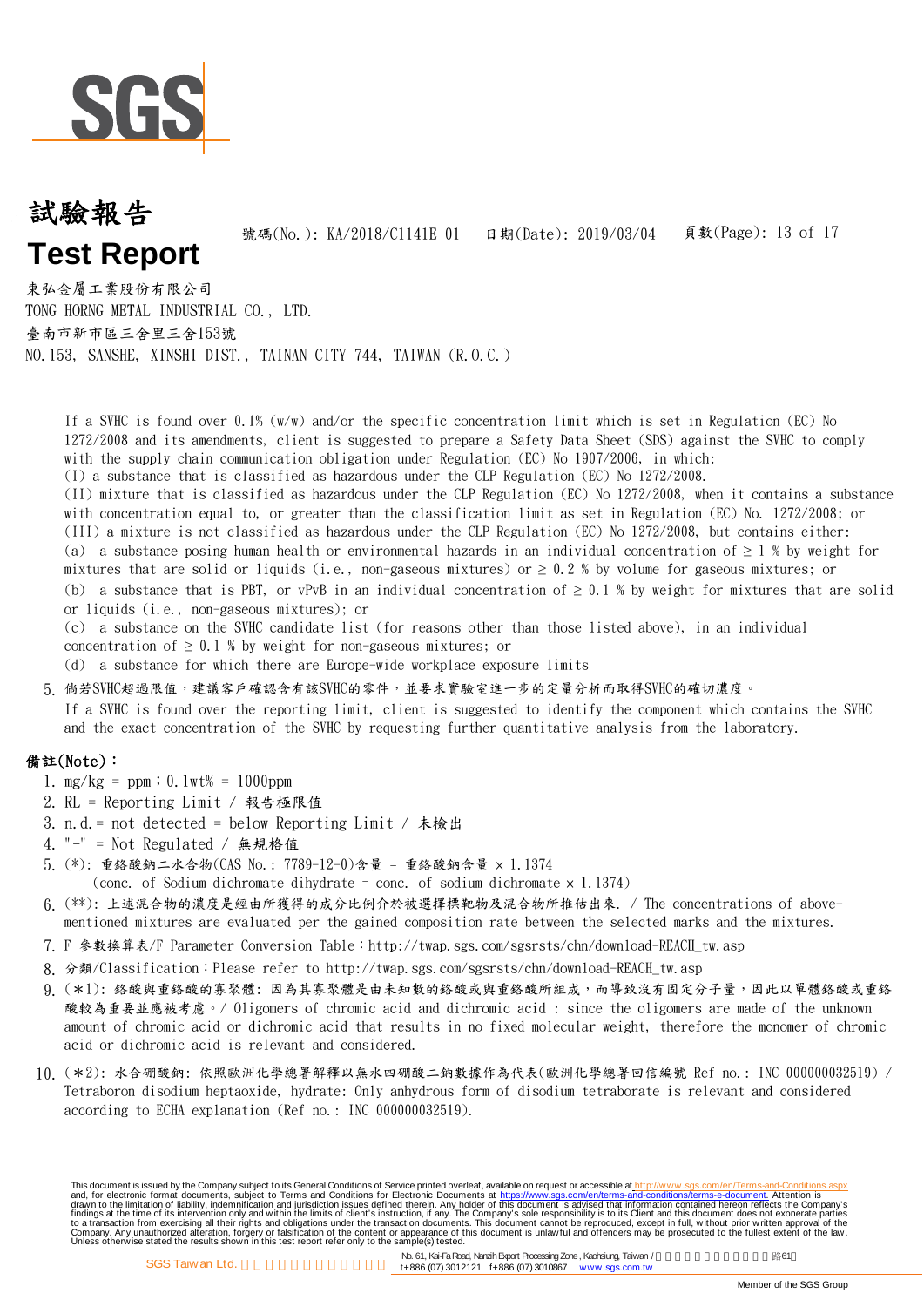

## 頁數(Page): 14 of 17 試驗報告 **Test Report** 號碼(No.): KA/2018/C1141E-01 日期(Date): 2019/03/04

東弘金屬工業股份有限公司 TONG HORNG METAL INDUSTRIAL CO., LTD. 臺南市新市區三舍里三舍153號 NO.153, SANSHE, XINSHI DIST., TAINAN CITY 744, TAIWAN (R.O.C.)

11. \*\*\*: 該物質是由單辛基錫、二辛基錫、三丁基錫、二丁基錫、全氟辛酸或各別元素 (例如: 砷、鉛、六價鉻、硼、鈷、鋇、鎘)之測 試結果計算得知. / The substance was calculated by the test results of MonooctylTin, Dioctyl Tin, Tributyl Tin, Dibutyl Tin, PFOA or element (Ex. Arsenic, Lead, Cr(VI), Boron, Cobalt, Barium, Cadmium respectively).

## 測試結果如下(The test result is given as):

| 物質名稱<br>(Substance Name)              | RL<br>$(\%)$ | 濃度<br>(Concentration)<br>$(\%)$ |
|---------------------------------------|--------------|---------------------------------|
| 三丁基錫 / Tributyl Tin (TBT)             | 0.05         | n. d.                           |
| 砷 / Arsenic (As) $(\divideontimes 2)$ | 0.005        | n. d.                           |
| 六價鉻 / Hexavalent Chromium Cr(VI)      | 0.005        | n. d.                           |
| 硼 / Boron (B) $(\divideontimes 2)$    | 0.005        | n.d.                            |
| 结 / $Cobalt$ $(Co)$                   | 0.005        | n.d.                            |
| 二丁基錫 / Dibutyl Tin (DBT)              | 0.05         | n.d.                            |
| 鋇 / Barium $(Ba)$                     | 0.005        | n. d.                           |
| 二辛基錫 / Dioctyl Tin (DOT)              | 0.0231       | n. d.                           |
| 單辛基錫 / MonooctylTin (MOT)             | 0.0140       | n. d.                           |

- 12. (※1): 此砷鉛化合物之濃度是取砷及鉛兩者各別換算出砷鉛化合物濃度,並取其最小值做為最後出報告之依據. (Regarding the compound containing arsenic and lead, lead and arsenic are tested and respectively used for the calculation of the independent concentration of the compound containing arsenic and lead. The minimum value of the two independently calculated concentrations is used as the final concentration for the report.)
- 13. (※2): 被萃取出的溶出硼/砷是以感應耦合電漿原子發射光譜儀檢測得之. / The extracted soluble Boron / Arsenic are detected by ICP-AES.
- 14. (※3): 由於TGIC本身含有β-TGIC,依照ECHA 技術文件 β-TGIC與 TGIC 約為 1:10 比例,因此β-TGIC將以1/10 的TGIC計算濃度。 / TGIC is a mixture and also contains β-TGIC. According to the ECHA's technical dossier the ratio of β-TGIC to TGIC is around 1 to 10. Therefore  $\beta$ -TGIC is issued based on the above-mentioned ratio.
- 15. (※4): 只有在矽與鉛定性結果為陽性時,再以鋇之濃度換算之。/ Only if both qualitative results of lead and silicon are positive, the test result of the compound will be calculated based on the concentration of barium.
- 16. (※5): 此化合物之濃度是取六價鉻及鉛兩者各別換算出化合物濃度,並取其最小值做為最後出報告之依據. (Regarding the compound containing Cr(VI) and lead, lead and Cr(VI) are tested and respectively used for the calculation of the independent concentration of the compound containing Cr(VI) and lead. The minimum value of the two independently calculated concentrations is used as the final concentration for the report.)

This document is issued by the Company subject to Terms and Conditions of Service printed overleaf, available on request on electronic forms. asponsible to the Seneral Conditions for Electronic Documents at https://www.sgs

No. 61, Kai-FaRoad, NanzihExport ProcessingZone, Kaohsiung, Taiwan / 路61 SGS Taiwan Ltd. <br>(1+886 (07) 3012121 f+886 (07) 3010867 www.sgs.com.tw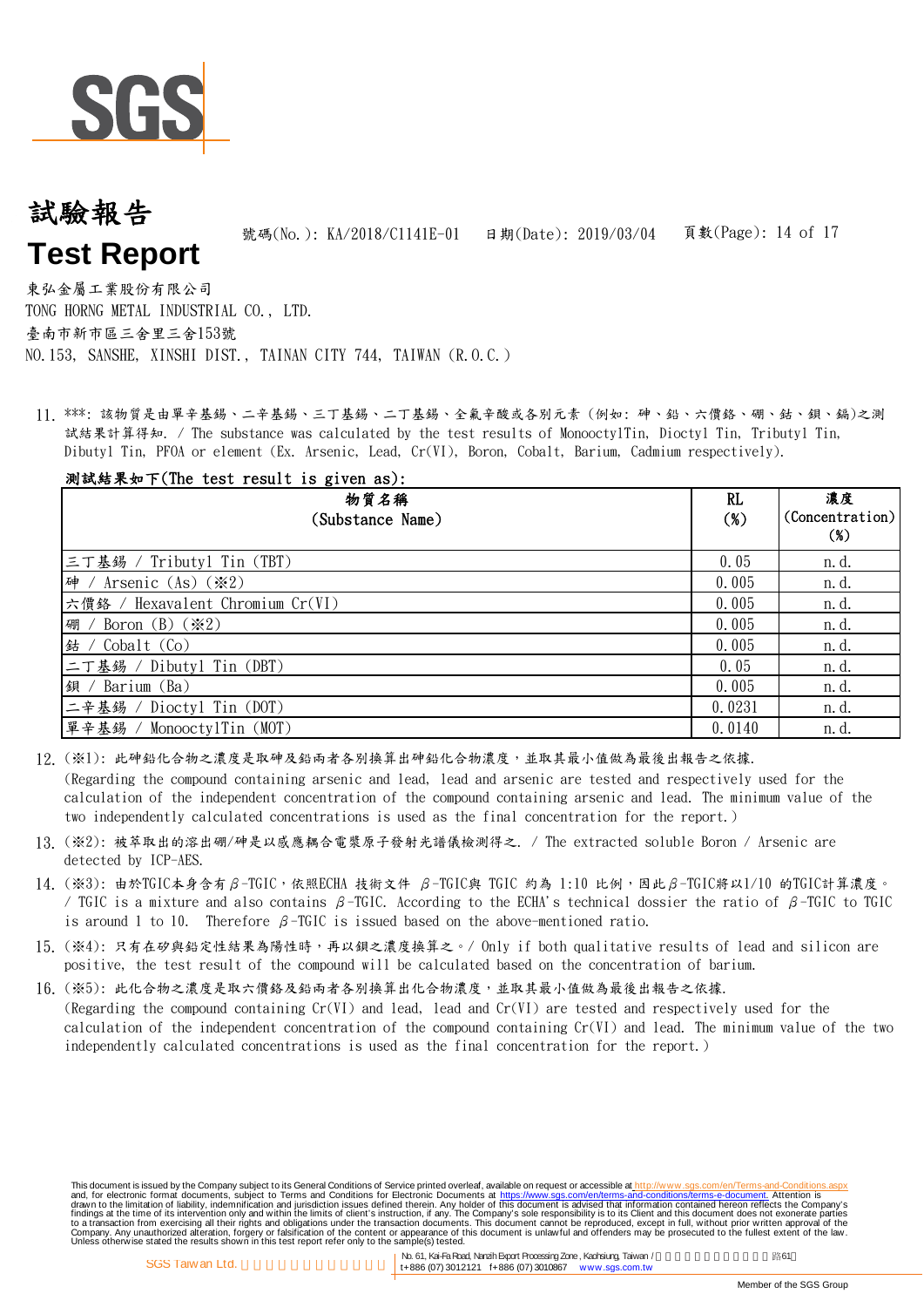

#### 頁數(Page): 15 of 17 試驗報告 **Test Report** 號碼(No.): KA/2018/C1141E-01 日期(Date): 2019/03/04

東弘金屬工業股份有限公司 TONG HORNG METAL INDUSTRIAL CO., LTD. 臺南市新市區三舍里三舍153號 NO.153, SANSHE, XINSHI DIST., TAINAN CITY 744, TAIWAN (R.O.C.)

- 17. (※7): RP-HP無法直接測得且無法自特定元素計算含量,RP-HP之所以被定義於SVHC是因為4-HPbl,因此分析4-HPbl取代RP-HP. / RP-HP can't be identified directly and test result can't be calculated based on specific element(s) or compound. RP-HP is identified as SVHC because of 4-HPbl, therefore 4-HPbl is analysed instead of RP-HP.
- 18. (●): 因為鉛有一很廣泛應用,不太可能判定是否檢驗出的鉛是來自鉛離子,鉛元素或鉛化合物,因此用檢驗出的總鉛來代表鉛。 / Since lead has a wide application, it is unlikely to determine if the detected lead comes from the lead ion, lead element or/ and lead compounds. Therefore the detected total lead is used on behalf of lead.

This document is issued by the Company subject to Terms and Conditions of Service printed overleaf, available on request on electronic forms. asponsible to the Seneral Conditions for Electronic Documents at https://www.sgs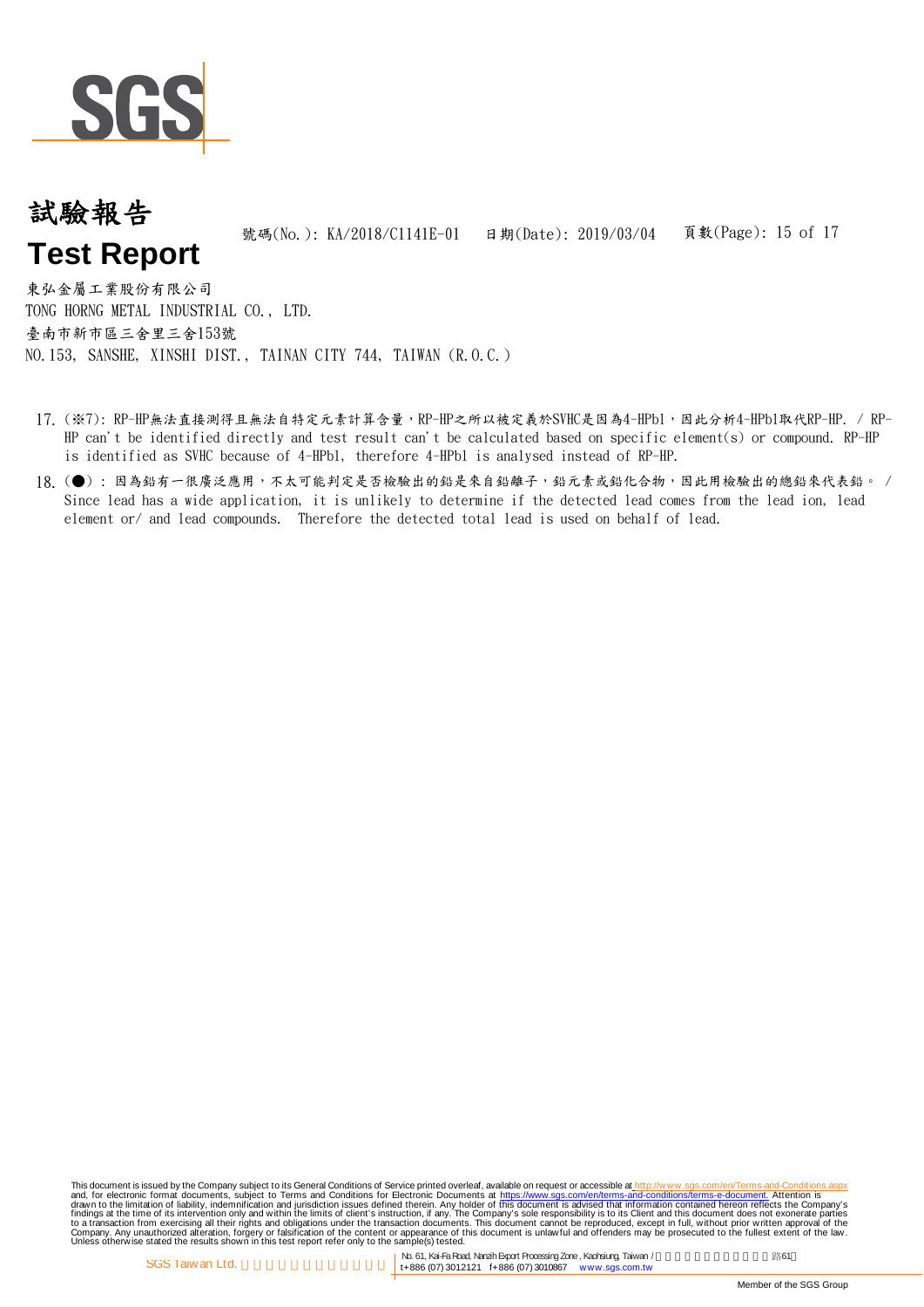

#### 頁數(Page): 16 of 17 試驗報告 **Test Report** 號碼(No.): KA/2018/C1141E-01 日期(Date): 2019/03/04

東弘金屬工業股份有限公司 TONG HORNG METAL INDUSTRIAL CO., LTD. 臺南市新市區三舍里三舍153號 NO.153, SANSHE, XINSHI DIST., TAINAN CITY 744, TAIWAN (R.O.C.)

#### SVHC 分析流程圖 / Analytical flow chart of SVHC

■ 測試人員:劉俊宏/陳威錚/黃璟瓔 / Technician: Jony Liu/Dorothy Chen/Ginny Huang ■ 測試負責人:張伯睿 / Supervisor: Ray Chang



This document is issued by the Company subject to Terms and Conditions of Service printed overleaf, available on request on electronic forms. asponsible to the Seneral Conditions for Electronic Documents at https://www.sgs